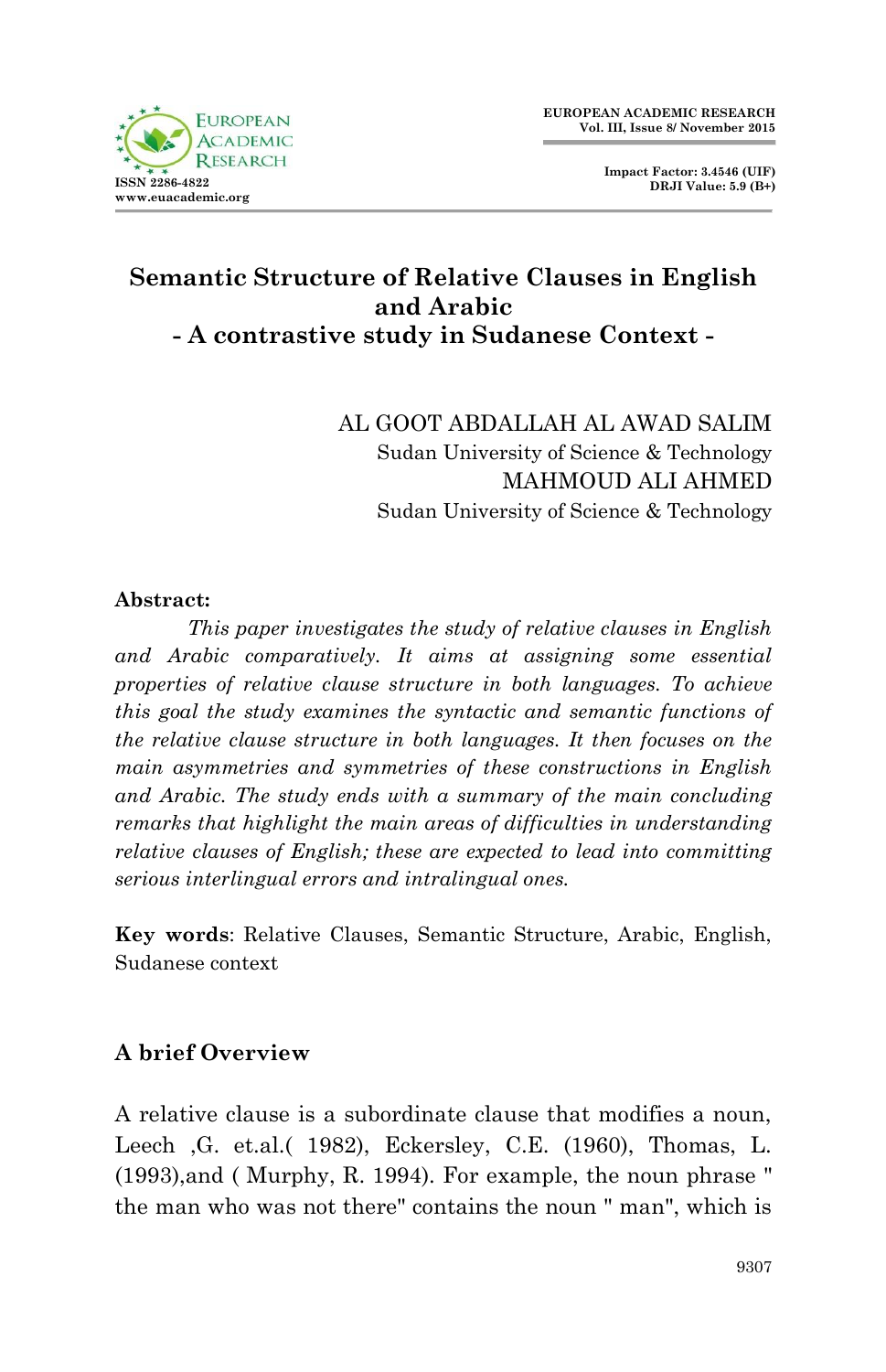modified by the relative clause "who was not there". In English, relative clauses are introduced by relative pronouns, such as: that, which, whichever, who, whoever, whom, whomever, whose. These are syntactically named complementizers. These are normally coindexed by an antecedent. The antecedent of the relative clause can be the subject of the main clause, or its object, or any other verb-phrase relationship (verb argument). Relative sentences are made up of two parts: The antecedent and the relative clause are joined with each other by a relative pronoun. For instance, this is the boy who studies biology. In this sentence, the boy is the antecedent and is also the subject of the sentence. On the other hand, "who studies biology" is the relative clause which identifies the antecedent "boy".

## **Relative Clause in English**

Relative clauses are subordinate clauses that attach to nouns and because they add information to a noun, they are referred to as adjective clauses. In order to form a relative clause in English, a sentence needs to be constructed into a subordinate clause preceded by a noun. Consider the following example:

> I read a book. The book explains the difference between idioms and proverbs. I read a book that explains the difference between idioms and proverbs.

Here, the two sentences must share the same noun. These two sentences are related to each other by adding the appropriate relative pronoun "that/ which" that refers to non-human antecedent and at the same time is considered as the object of the sentence. Further, the relative pronoun, here, serves two functions; a subordinating conjunction and a part of the syntax of the clause.

Relative clauses in English are also classified semantically, depending on their relationship with the noun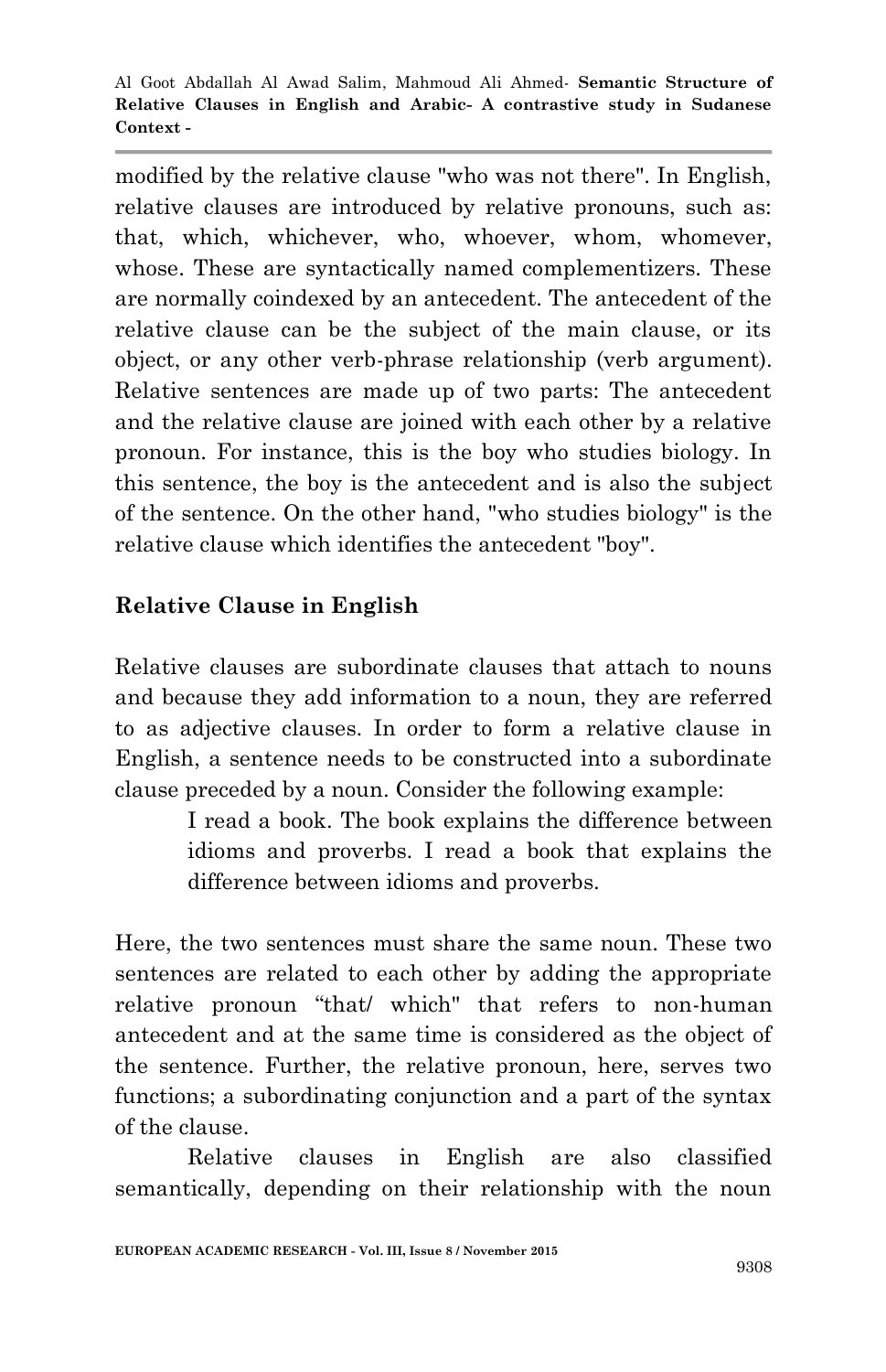they modify, into restrictive relative and non-restrictive relative clause. In the restrictive relative clause, the relative pronoun identifies its noun, e.g., the book that my sister recommended was quite useful. In this example, the relative clause points to a particular book and also means that there are books that my sister did not recommend.

On the other hand, a non-restrictive clause is used to give additional information about the head noun but does not identify it. Consider these examples:

- **1.** The students who finished their exam early went to the party. (restrictive/defining).
- **2.** The teachers, who want to teach ESL/EFL, try to get a lot of classroom experience. (non-restrictive/nondefining).

There are two groups of students in sentence (1), those who finished their exams early and those who did not. However, in sentence (2), there is only one group, those who want to teach ESL/EFL.

# **Restrictive and non-restrictive relative clauses**

Restrictiveness is clearly marked in English where prosody in speaking and punctuation in writing serve this purpose, i.e. a non-restrictive relative clause is preceded by a pause in speech or a comma in writing, whereas a restrictive clause normally is not. Compare the following sentences:

3. The builder, who erects very fine houses, will make good profits.

4. The builder who erects very fine houses will make good profits.

At the syntactic level, these two sentences seem to have the same patterns, but semantically, they have two quite different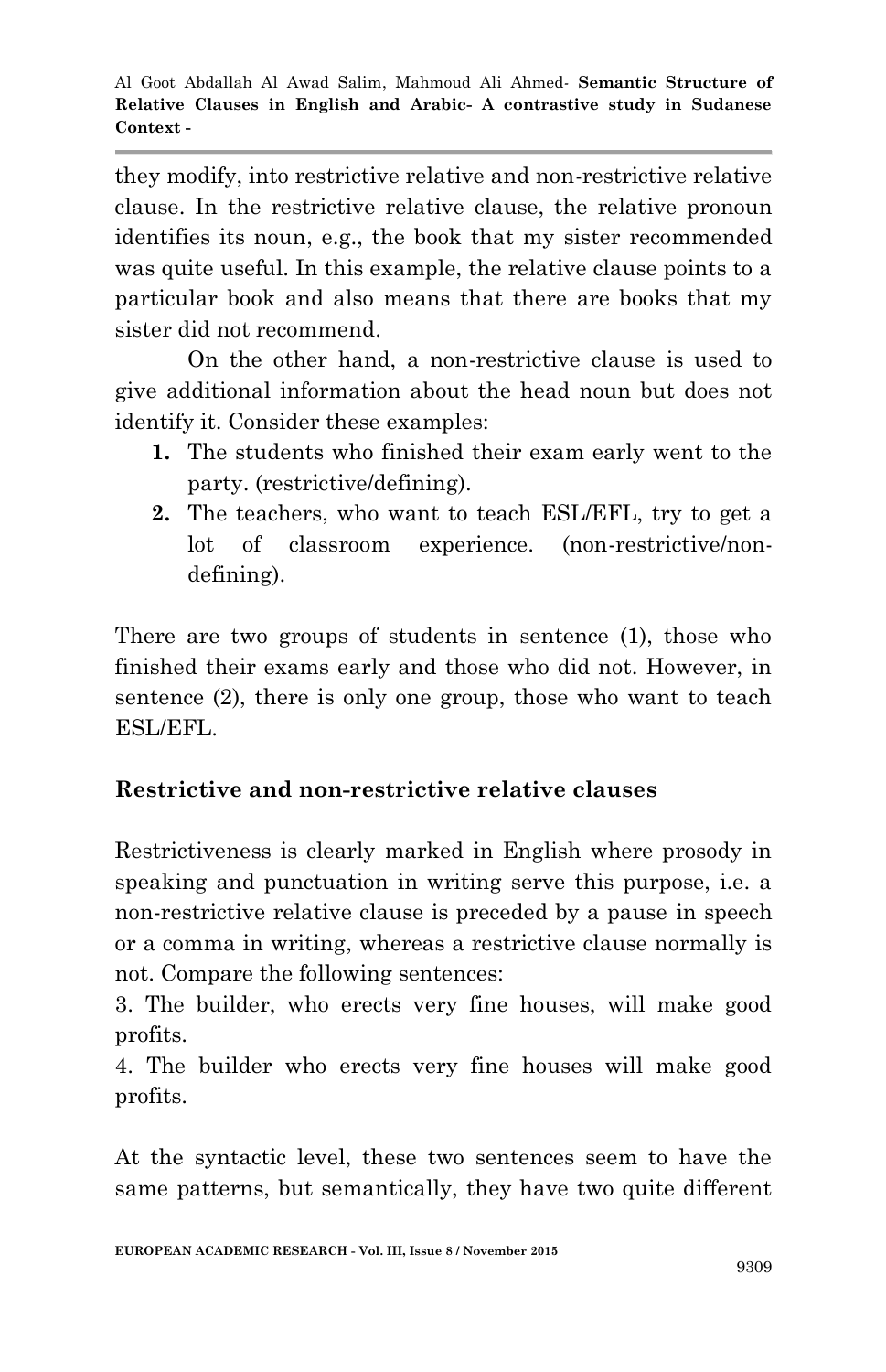meanings. Correspondingly, they have also two clearly distinguished intonation patterns, depending on whether the commas are inserted. Specifically, the first example uses a nonrestrictive clause. It does not distinguish the builder from a builder who does not erect very fine houses. With the commas, and with three short intonation curves, the sentence refers to a specific builder and tells the hearer firstly about his houses, then about his profits. The second example uses a restrictive relative clause without the commas, and with a single intonation curve, the sentence states that any builder who builds such houses will make profits.

Restrictive clauses are also called defining relative clauses, or identifying relative clauses as they identify the antecedent. Similarly, non-restrictive relative clauses are called non-defining or non-identifying relative clauses as they do not identify the antecedent but give extra information about it.

### **Relative Pronouns**

The relative pronoun relates to another noun preceding it in the sentence. It connects a dependent clause to an antecedent (a noun that precedes the pronoun). Therefore, a relative pronoun acts as the subject or the object of the dependent clause.

In English, there is an alternation among three relative pronoun options: a wh-word, that, or zero, for example: 5a. This is the house which I told you about.

5b. This is the house that I told you about.

5c. This is the house 0 I told you about.

Choosing which relative pronoun to use is determined by what the antecedent is and whether the dependent clause is of essential information in relation to the independent clause. As a result, restrictive relative clauses can take any of these three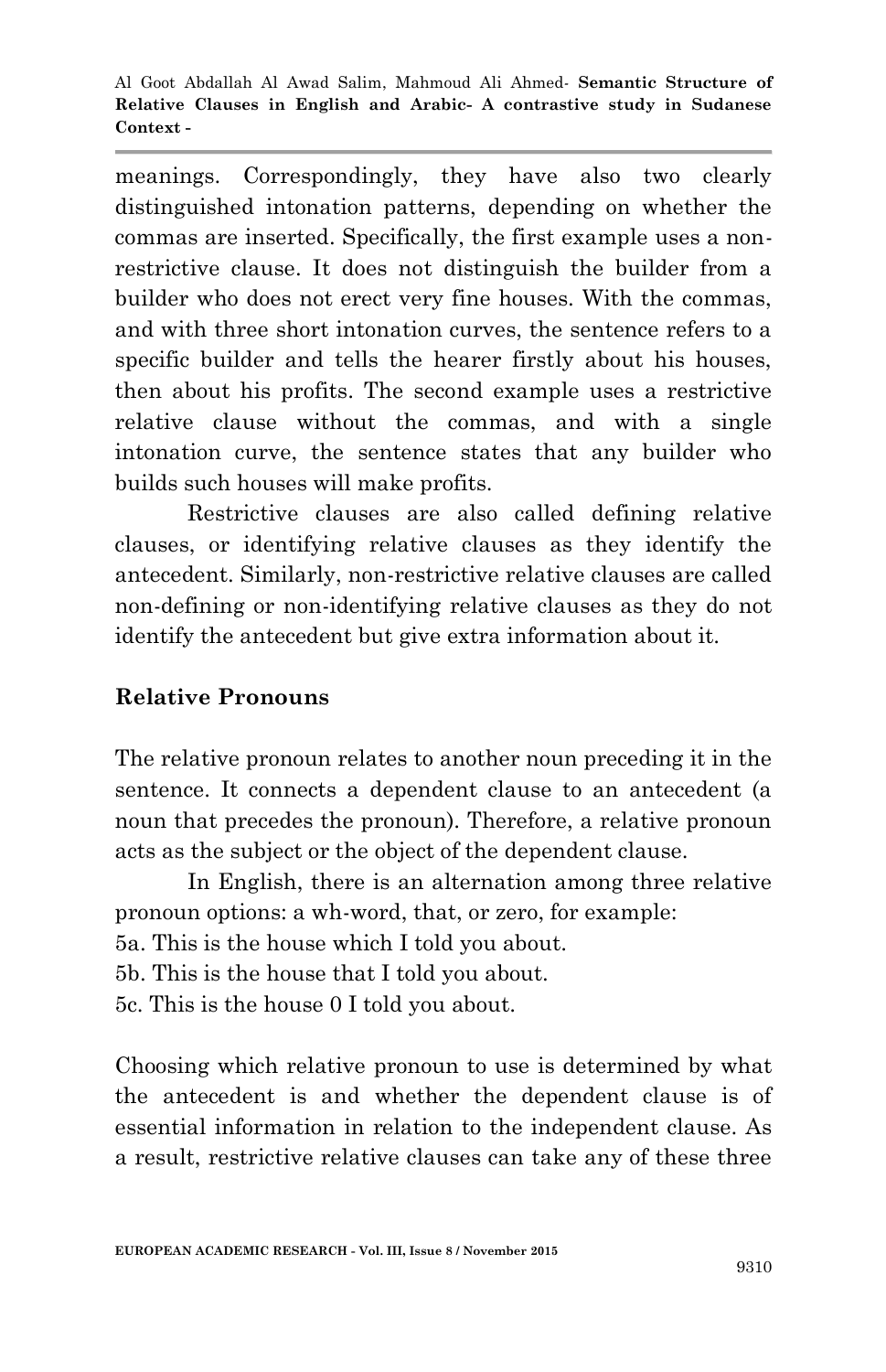relative pronoun variation but non-restrictive relative clauses seem to demand wh-relative pronouns.

For more illustration, these three types of relative pronouns are classified below:

- The wh- relative is a relative expression either a relative pronoun such as who or which or a more complex expression such as for which or during whose, in which a relative pronoun is combined with other information. For example:
	- 6. The person who I talked to is my friend.
	- 7. The book which I was reading has very interesting style.
	- 8. People revolted against the president during whose regime the country was occupied.
- The that-relative is a form in which the relative clause is introduced by that.

When information is critical to the understanding of the main clause, the appropriate relative pronoun to be used is "that" and the information cannot be set off by commas. In other words, it is not acceptable to use "that" in a non-restrictive relative clause. For example:

9. The way in that he tricked them was indecent.

10. The conditions under that I will sign the contract are unfair.

- The bare relative(zero) is one in which neither a whrelatives nor a that-relatives appear. For example:
	- 11. Is there anything (0) I can do?
	- 12. Jack built the house (0 )I was born in.

In all cases, where a bare relative is possible, a corresponding "that" is also possible, though not vice versa. In other words, the bare relative is an alternative to "that" in a restrictive relative clause when it is in direct object position or object of a preposition. Relative clauses headed by bare relatives/zero are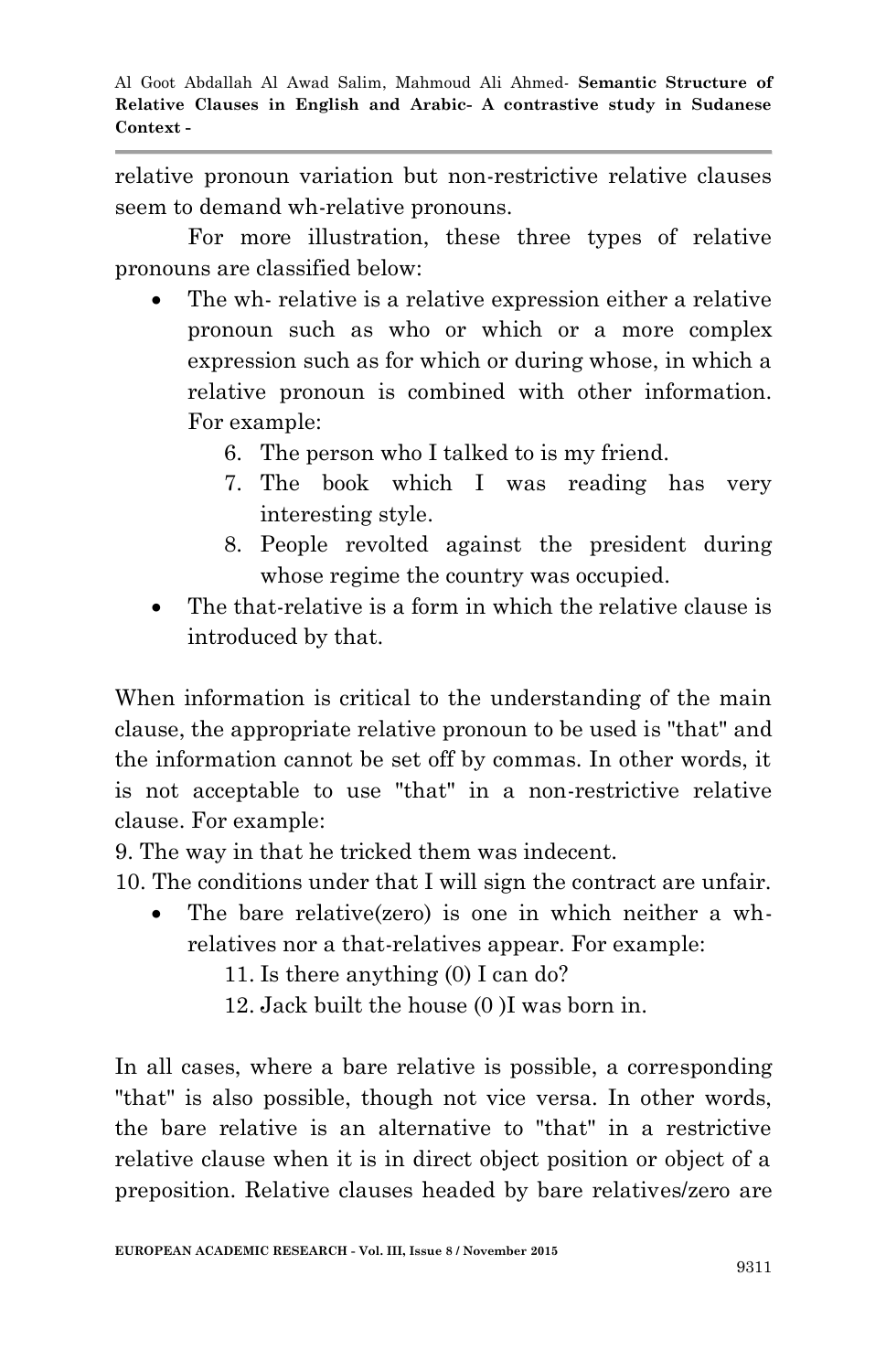frequently called contact clauses. (McCawley, J., 1988: 427-428) (relative pronouns are to be discussed in more details later).

Voicing some concern on the use of prepositions with the relative pronouns, a relative pronoun that can appear with the preposition is traditionally, either "whom" or "which" for formal usage, but not "that". Consider:

13. Jack is the boy with whom Jenny quarreled.

14. Jack built the house in which I grew up.

English is distinguished of employing an innovative use of a flexible optional position of the preposition. In this perspective, there are two standing points; traditional grammarians and nowadays widespread use. Although traditional grammarians might insist upon the sentence, "Jack is the boy with whom Jenny quarreled", any of the following sentences might be heard instead:

15a. Jack is the boy whom Jenny quarreled with.

15b. Jack is the boy who Jenny quarreled with.

15c. Jack is the boy that Jenny quarreled with.

15d. Jack is the boy 0 Jenny quarreled with.

# **Syntactic Functions of the relative clause in English complex sentence**

The relative clause in English sentence has certain features that assign certain functions as indicated below:

- The relative clause has the same basic structure as the main clause with subject and tensed verb as a head of predicate.
- The relative clause must contain a NP (head noun/antecedent) that has the same reference as the head of the main clause.
- The relative pronoun is placed at the beginning of the clause and the co-referential NP is omitted.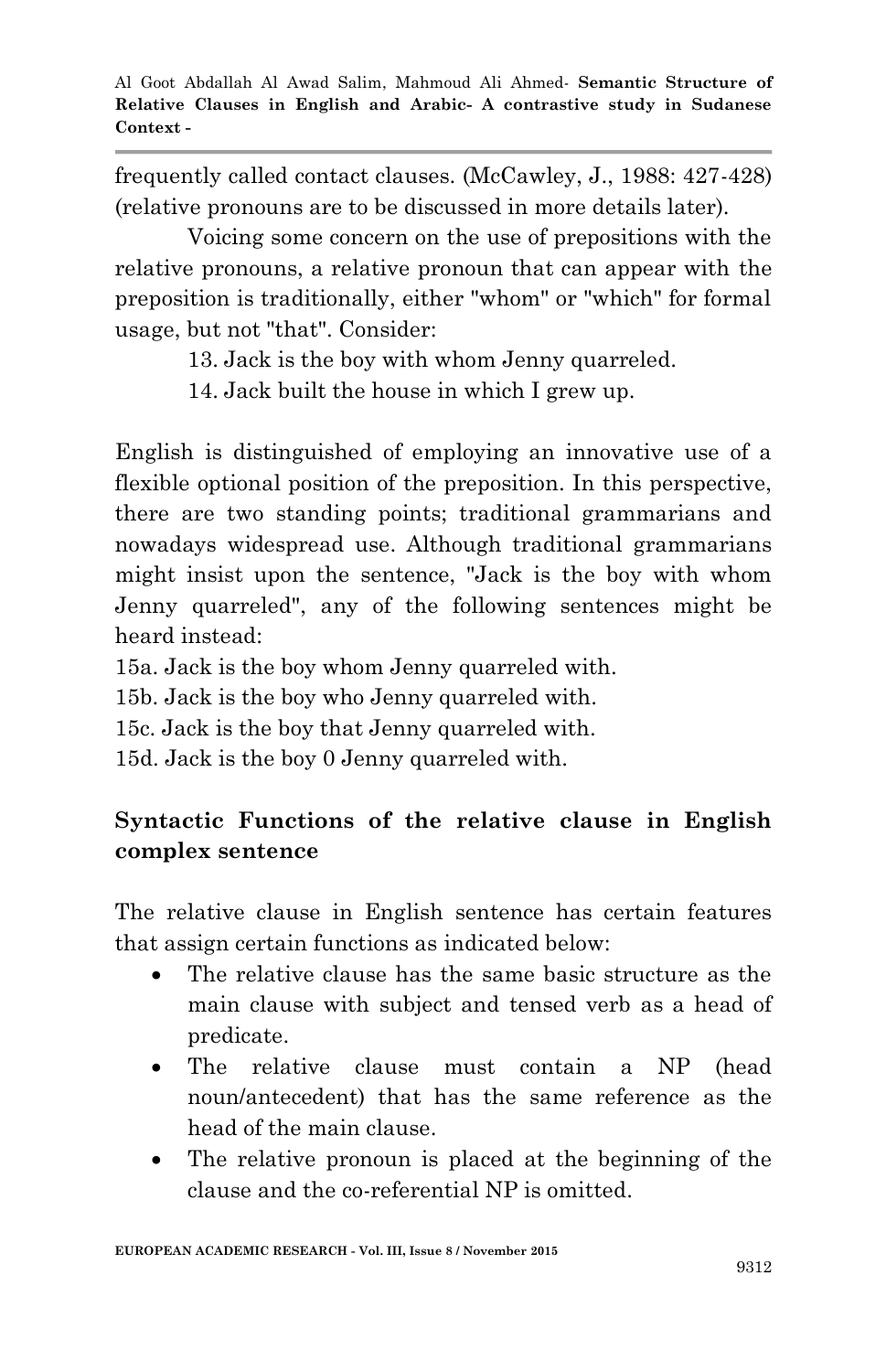- The relative pronoun is "which" if the co-referential NP is a non-human in subject or object function, or following a preposition.
- The relative pronoun is "who" if the co-referential NP is human in subject function.
- The relative pronoun is "whom" if the co-referential NP is human in object function or following a preposition.
- The relative pronoun is "whose " if the co-referential NP is human or non-human in possessive function, "where" if a locational, and "when" if a temporal element. Examples :
	- 16. I saw the dog which bit John.
	- 17. I watched the man who hit John.
	- 18. I observed the driver whom John hit.
	- 19. I recognized the man whose house John destroyed.
	- 20. I saw the place where you were born.

The relative pronoun "that" is often used as an alternative for "whom", "who" and "which" because it can refer to people or things and can be used as the subject or object of a relative clause. Consider the following examples:

- 21. The friend that I visited last night is going to get married.
- 22. Is this the book that you are looking for?
- 23. The man that lives next door keeps parking his car on our drive.
- The subject is often separated from its verb by information represented by the dependent clause. Sometimes, an adjective clause has no subject other than the relative pronoun that introduces the clause. In such a clause, the relative pronoun serves as the subject of the dependent clause and relates to some words or ideas in the independent clause. (Darling, C. ,1999).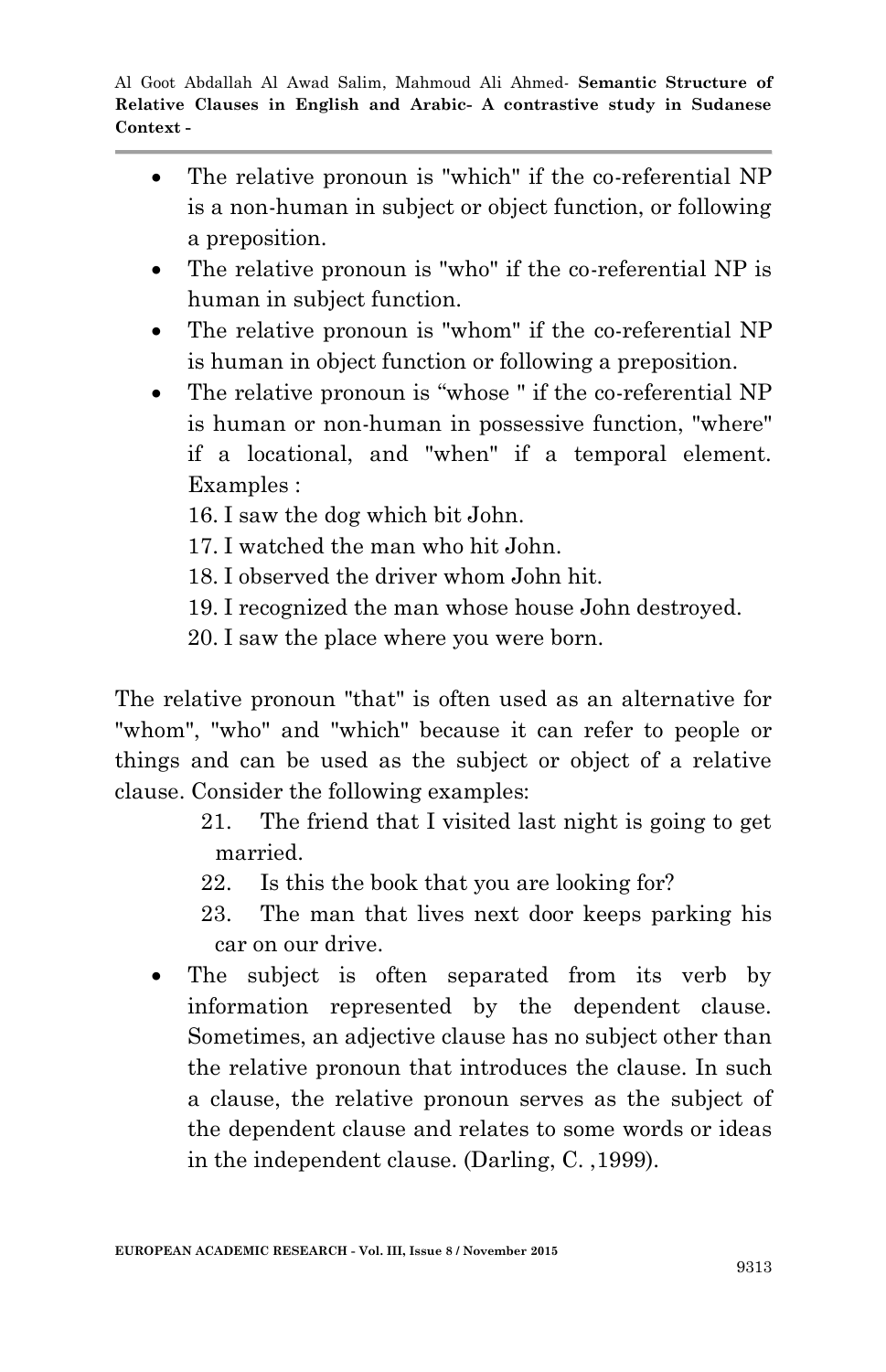• The case of a relative pronoun is generally marked in its form. This is applied in "who", which has a possessive case form "whose" and an object case form "whom". However, the form "whom" is in decline and often restricted to formal use.

 On the other hand, "which" and "that" have no possessive form, instead, "whose" is normally used for the possessive form of these two relatives, or long phrases (periphrasis) is sometimes used with these relatives. Consider the following examples below:

> 24a. There is an old house in our street whose roof Jack fixed.

> 24b. There is an old house in our street, the roof of which Jack fixed.

- As stated above, relative pronouns can sometimes be left out; they are understood but not given in the sentence. For example:
	- 24. I bought the book 0 my sister recommended.
	- 25. The book 0 my sister recommended was quite useful.
- Omission of the relative pronoun "whom" is particularly common when the verb is linked to a preposition. For example:
	- The friend 0 I went out with last night bought a new car.
	- Instead of: The friend with whom I went out last night bought a new car.
- On the other hand, "who" cannot be omitted if it is the subject of the relative clause, and if the relative clause is non-restrictive/ non-defining. For example, it is acceptable to say: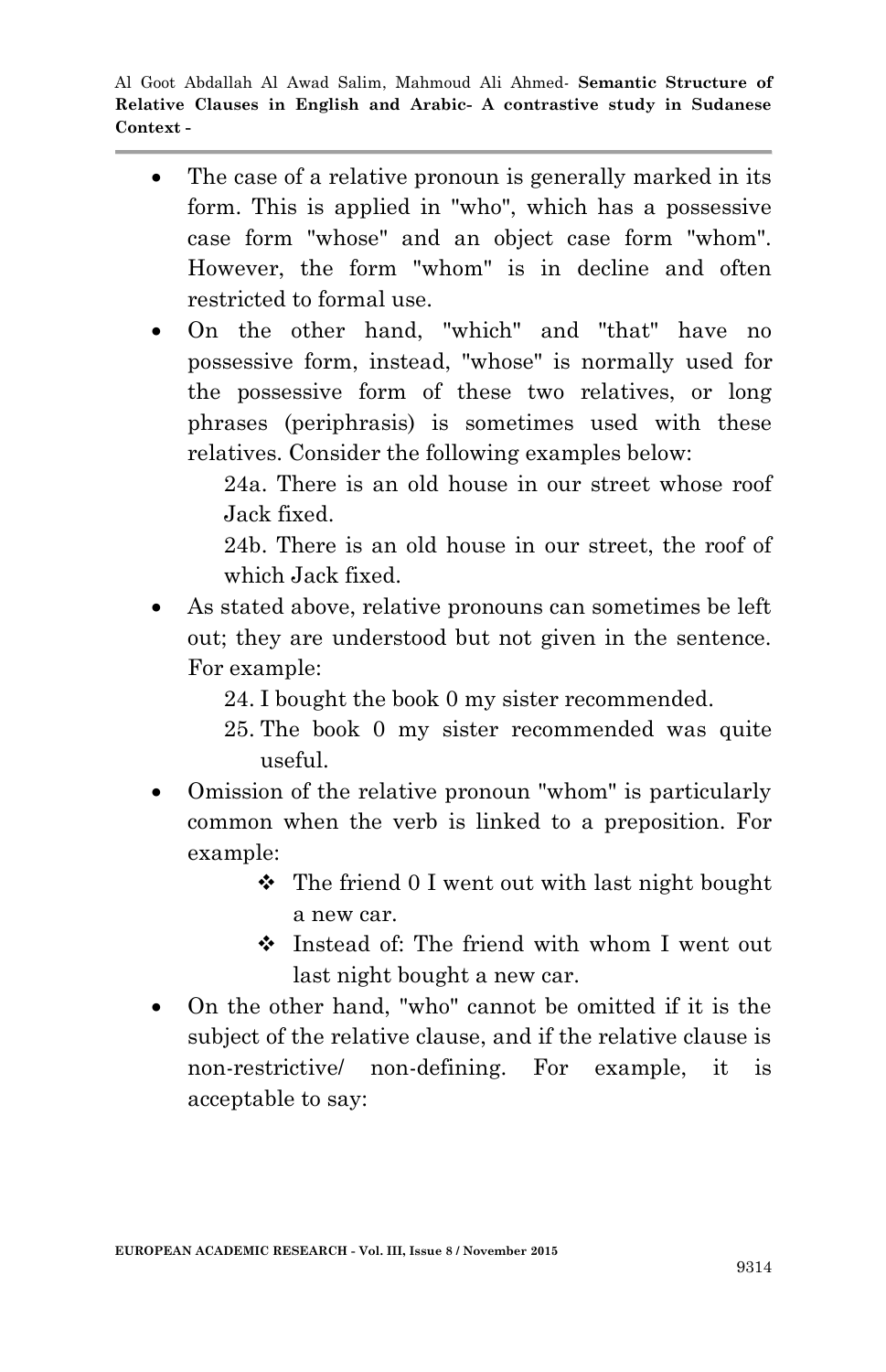27a. That is the man who used to live next door to us. Yet, it is not acceptable to say: 27b. \*That is the man (? ) used to live next door to us. (Murphy , R.1994: 182-190)

According to Eckersley,C.E et al (1960 : 327), the relative pronoun can be omitted or kept in defining and non-defining clauses under certain conditions as follows:

 When the relative pronoun in a defining/restrictive clause has an object case, it is optionally omitted, especially in the spoken English ,e.g:

28. The man (that) you spoke to is my brother.

29. There is something (that) you do not know.

The relative pronoun can also be omitted in a defining clause introduced by (there is):

30. The 10.00 is the fastest train (that) there is to Oxford.

In non-defining clauses, who(m) and (which) are never omitted, e.g.:

31. Her brother Alfred, who is eighteen years old, has bought a new bicycle.

32. His father, whom you met in Paris, is now in London.

33. This poem, which almost everybody knows, is written by Shakespeare.

### **The Semantic functions of relative clauses in English**

The meaning of the sentence with a relative clause is shaped respectively by two factors; the choice of the relative pronoun, and the relation between the dependent and the independent clauses of the sentence. In this regard, Dik, S. et al (1997:25) identified the semantic function of relative clause stating that "a relative clause is a proposition embedded within a construction with a nominal head, which restricts the set of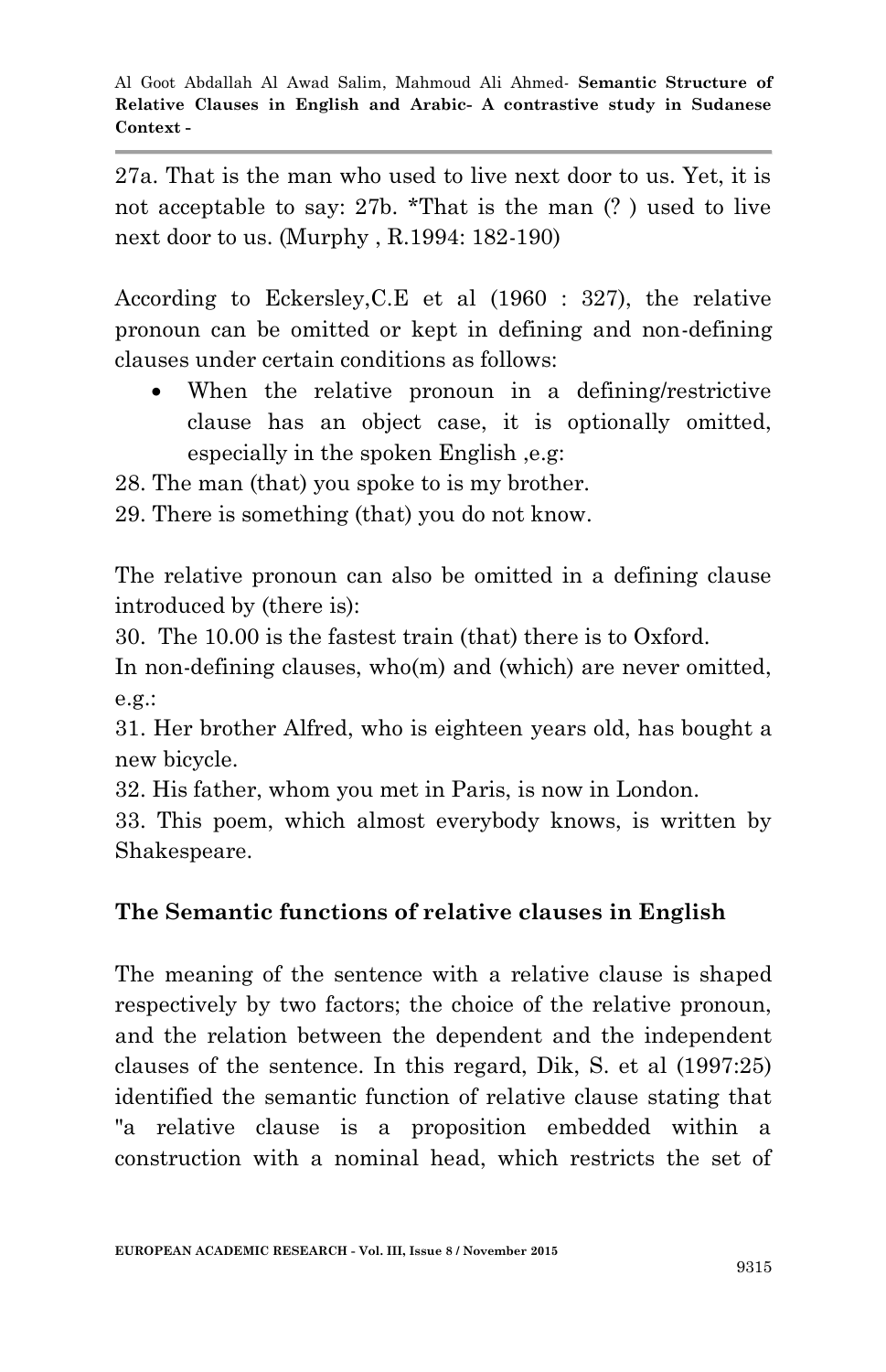potential referents of that nominal head to a subset of which the proposition is also true ".

In the same vein, Guy, G. and Bayley, R. (1995) correlated between relative pronoun choice and the animacy of the antecedent, the channel of communication, the syntactic position of the relativised element in the embedded clause, and the adjacency of the antecedent and the relativized element. This means that all these variants have significant effects on the choice of the relative pronoun, which in turn imposes constraints on the semantic framework of the sentence.

Existing alongside, some other typical semantic variables such as "agent" and "patient" have also their impact on the semantic features of the relativized sentence.

To consider the semantic functions of the relative clause in English, the following examples may shed light on five different variables:

- 34. Mary talked to the man who (agent) bought the house down the street.
- 35. She saw the boy whom) (patient) the dog bit.
- 36. They called the man to whom (recipient) Bill sold the house.
- 37. Mary looked at the box in which (location) the jewelry was kept.
- 38. Mary looked at the box out of which (source) the jewelry had been taken.

Clearly, the above instances show that the different semantic roles are controlled by the head of the relative clause, ie, the relative pronoun can have any semantic role; it can function as agent , patient, recipient, location or source.

In the fullest sense of the term, the semantic features of complex sentences have been echoed by Diessel, H. (2004:42- 44), who stated that "complex sentences are often described in terms of foreground and background information which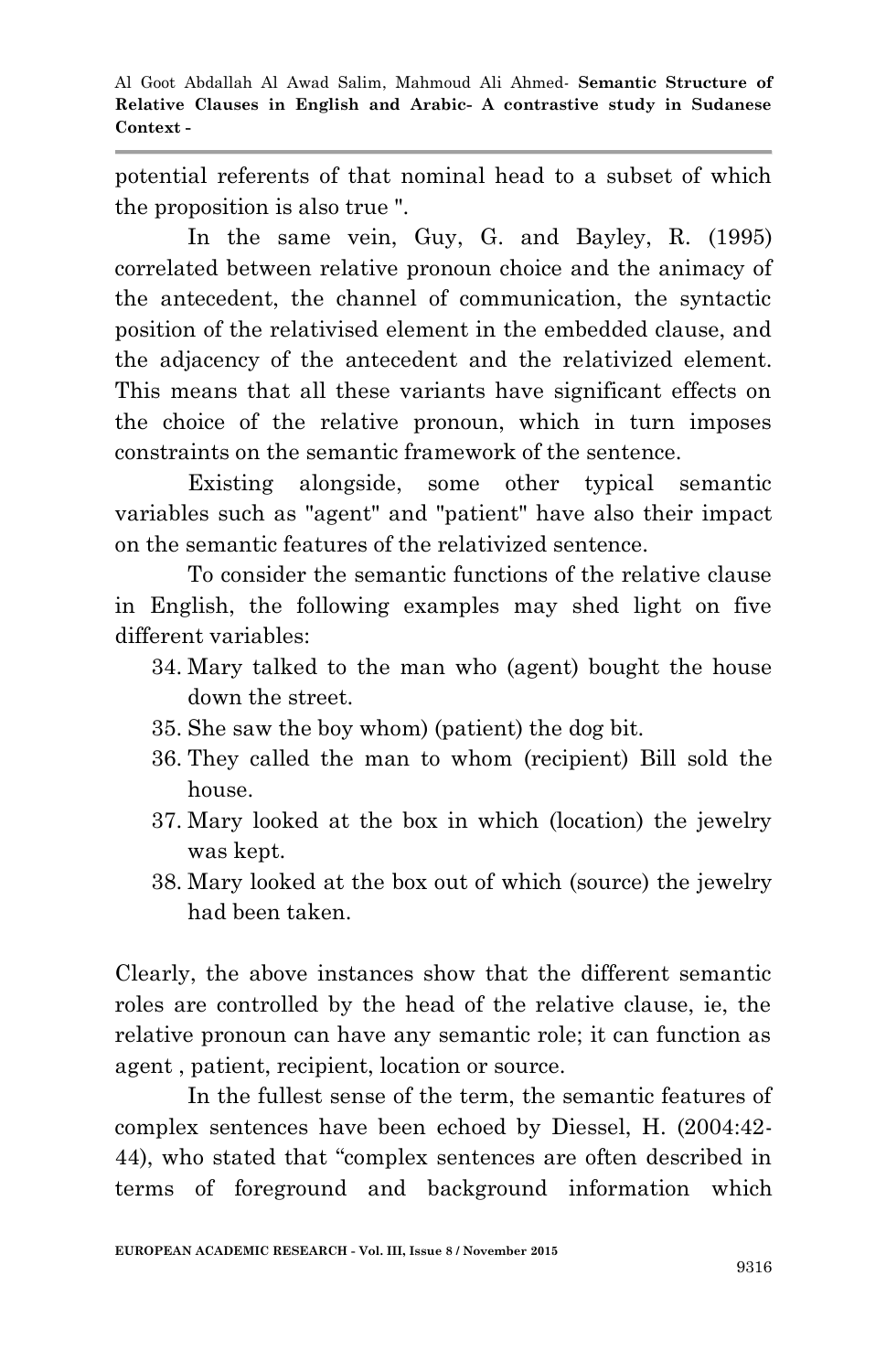characterize the content and pragmatic function of clauses". In correspondence, with the previous notions, there are three types of markers which in different combinations are used to characterize relative clauses:

- 39. That (invariable relativization marker) gives explicit information on the subordinate status of the relative clause, but they give no direct information on the nature of the relativized variable.
- 40. They have delivered a message that is difficult to ignore.

Personal pronouns, such as he/ his/ him/ ; such pronouns in the context of the relative clause, give information about the nature of the relativized variable, but they give no information about the relativized nature of the relative clause.

41. Fatma told me about her new job which she is enjoying very much.

Relative pronouns, such as who, whose , whom ; contain information both on the relativized status of the relative clause and on the relativized variable.

42. The chef who won the competition studied in Paris.

# **Relative clause in Arabic**

Relative clause is one of the subordinate adjective clauses underlying the complex sentence in Arabic. The relative clause to order in ) **ا**سلا م **<sup>ا</sup>**صومل و**ل**) noun relative the follows ) لمج ة **<sup>ا</sup>**صل ةل) clarify the meaning of the relative noun and its antecedent.

The relative noun is a noun which has no meaning without the relative clause. It is essential to have a referent pronoun (ادئاعلمو*أ ادىالم*طب) that refers to the relative noun. For example:

43 ra?aaytu attaliba allaDii qabaltu-hu ?ams

Saw-I the-student whom met-her yesterday

"I saw the student whom I met yesterday"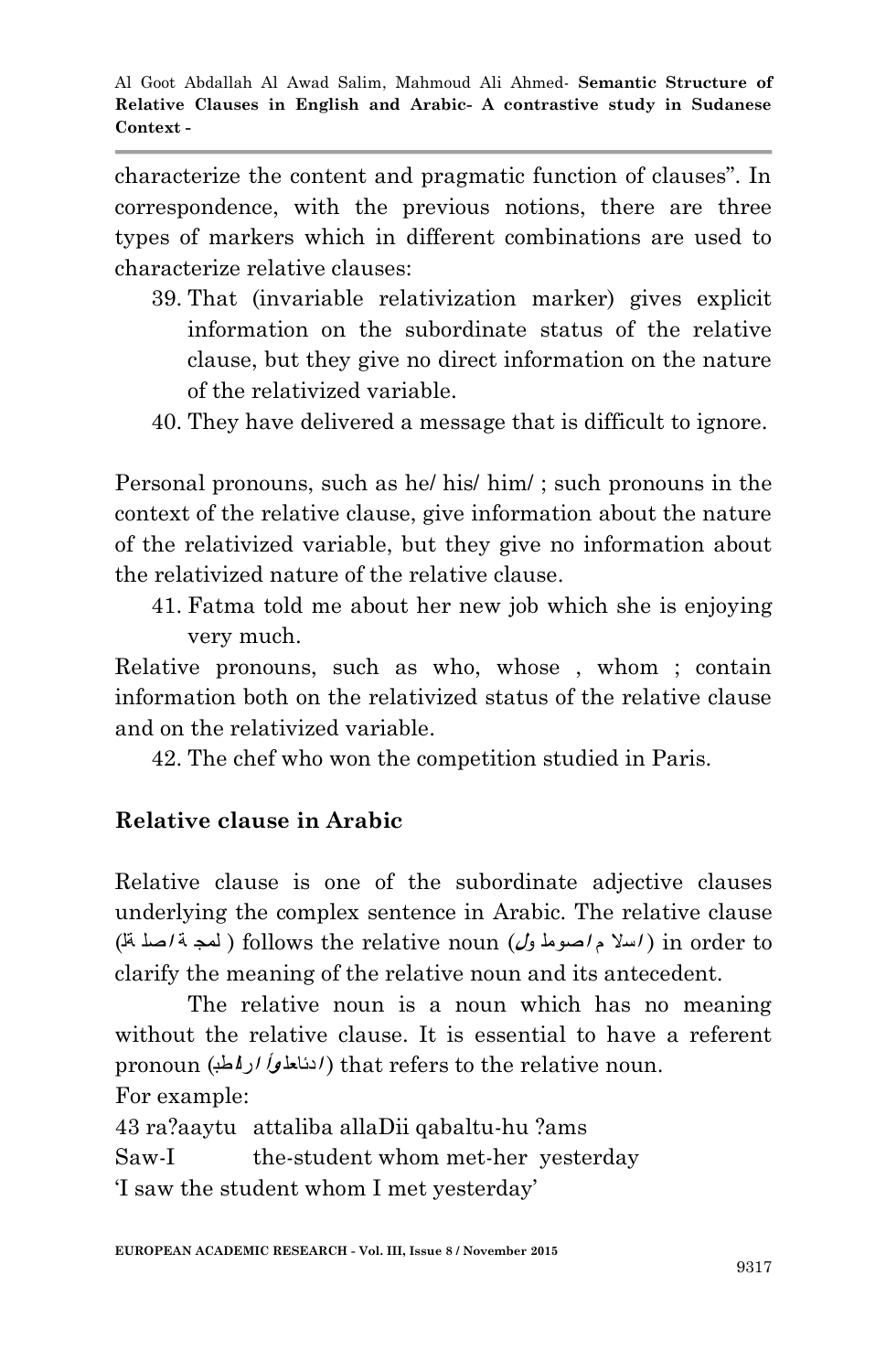In this sentence, it is obvious that the attached clitic object pronoun "hu" in "qabaltu-hu" refers back to the relative noun allaDii.

There are two types of adjective clauses in Arabic, defining and non-defining. The defining clause needs a relative noun, such clause is syndetic (connected); while the nondefining does not need a relative noun, such clause is asyndetic (unconnected).

Both types are similar in that they require resumptive pronouns and do not exhibit island effects. Nevertheless, the researcher would account for three cases of relative clauses in which an island effect is exhibited in Arabic sentences, the oath, vocative, and the caseless sentence (ةی **<sup>ا</sup>**رتعلا**ا**ض ة **<sup>ا</sup>**لمجل (. Thus, this separation between the relative noun and its connective part can be matched with the non-restrictive/non-defining clause in English but only on the surface structure not in terms of the syntactic function. Consider the following examples:

44. Jaa?a alladii ,wallahi , ?akramtuhu.

Came who by God be generous-me

"By God, The man who I was gerenrous to came"

45. Kafa?tu alldii, ?ayuha ?atulab, tafawaqa minkum.

Rewarded-I who oh students succeeded from you "I rewarded the student who succeeded among you" 46. Jaa?a alladii -adamaka allah - nuqaderuh. Came who protected-you God we-appreciate

"Oh God protect you! The man whom we appreciate came".

Unlike English, determination is the distinguishing mark between defining/sydetic and non-defining/asyndetic relative clauses in Arabic. As such, definite relatives are generated with a definite relative noun; whereas, indefinite relatives are generated with no relative nouns.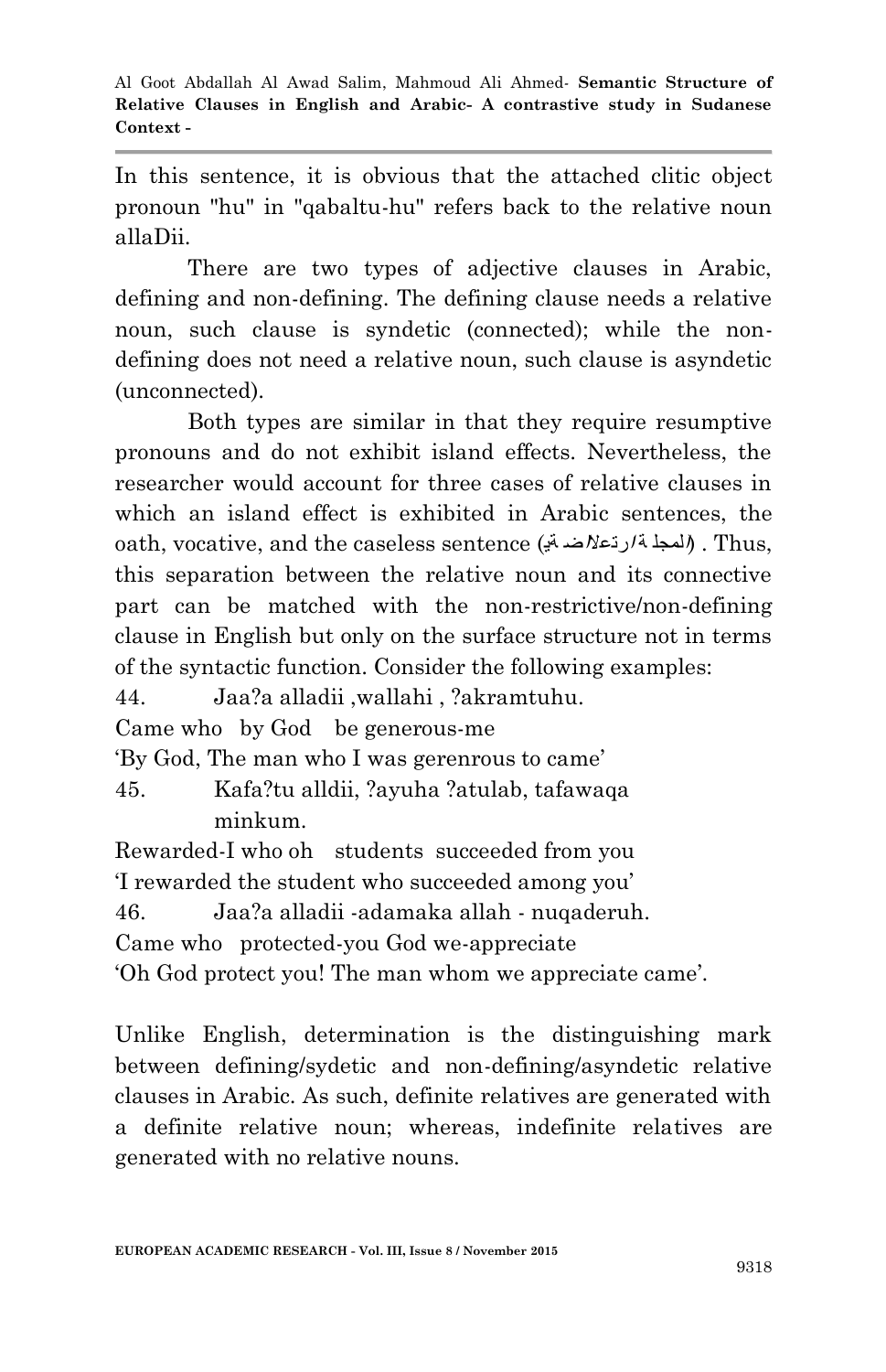# **Relative Nouns in Arabic**

Before starting to demonstrate the relative nouns in Arabic , it is important to overview pronouns in general. The subcategories of pronouns in Arabic are of three types: personal, relative, demonstrative. The personal pronouns can be detached words such as "huwa" (independent 3 rd person pronoun), or attached to a word in the form of a clitic such as "lahu", to him , "kitabuhu " his book ,"yaqra?uh " read it . That is, the cliticised pronoun can be attached to a preposition to be assigned genitive case, or attached to nouns to indicate genitive possession, or to verbs to stand for direct object.

Here are some examples of these pronouns:

- Third person, singular, masculine, personal pronoun such as, huwa " he",
- Singular, feminine, demonstrative, pronoun such as, hadihi " this",
- Dual, feminine, specific, relative pronoun like allataan " who",
- Plural, masculine, specific, relative pronoun like alladiin " who ",
- Common, relative pronoun such as, man "who", ma "what".

Concerning the relative noun, "it is a noun used to refer to a specific entity by a sentence (clause) which is nominal, verbal, or sub-clause (شهب لمجد بة) comes after the relative noun. The relative clause should have a resumptive pronoun which refers to the relative noun. Sometimes, this referent pronoun can be omitted if it is implicitly understood". Fayyad, S. (1996: 33)

Relative nouns are of two types in Arabic; nominal ( صوم و**ل** فرح ي) relative particle and) وصوم**ل <sup>ا</sup>**س يم) relative However, the particle relatives such as "?nn", "laww" if, and "Keyy"in order to, are not commonly used as relativizing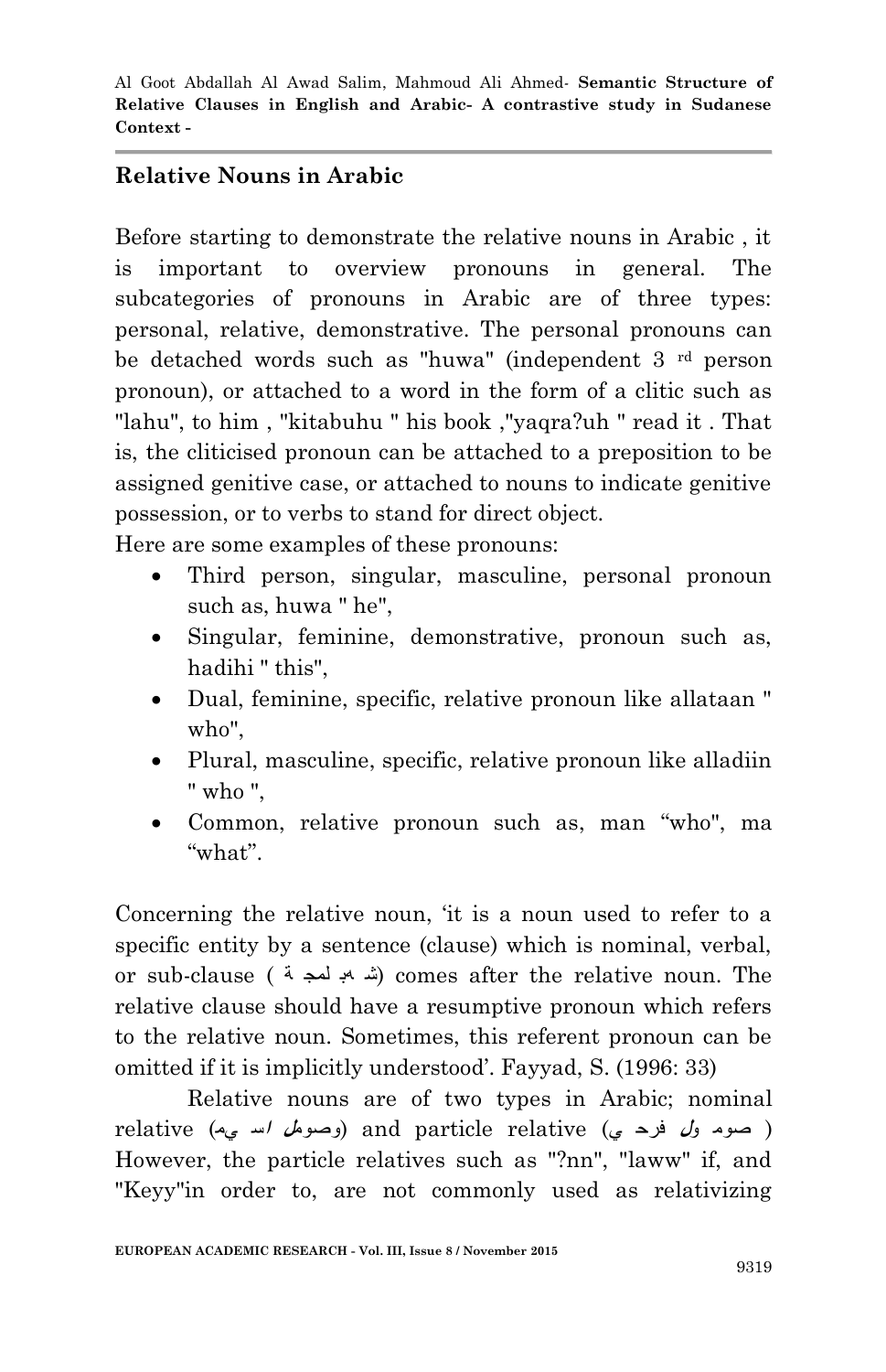elements. On the other hand, the nominal relatives are of two types; specific ( muxtas) صت خم and common (mushtarak) رت**<sup>ك</sup>** شم. The specific relative nouns are used with the following elements:

.alladii (**ا**ذل**ي** (with singular masculine, e.g.: 47a. ?ahtarem alladii yutqen 9amalahu. Respect-I who master job-he. "I respect he who masters his job".

allatii ( **ا**يتل (with singular feminine, e.g.: 47b. ?ahtarem allatii tutqen 9amalaha . Respect-I who master job-she. "I respect she who masters her job"

47. alladaan ( **ا**ذلل**نا** (with dual masculine, e.g.: 47c. ?htarem-u alladan ytqenaa 9amalhumaa. Respect-I who master job-their. "I respect who masters their job".

48. alltaan ( **ا**اتلل**ن** (with dual feminine, e.g.:

47d. ?ahtarem-u allatan tutqena 9amalhuma Respect-I who master job-their. "I respect who masters their job".

49. alladiin ( **ا**نیذل (plural masculine 47e. ?ahtarem-u alladiin ytqenuun 9amalahum Respect-I who master job-their.

"I respect who masters their job".

50. alla?ii or allatii ( **ا**يئلال- **<sup>ا</sup>**يتلال (with plural feminine 47f. ?ahtaremu allatii ytqenna 9amalahun.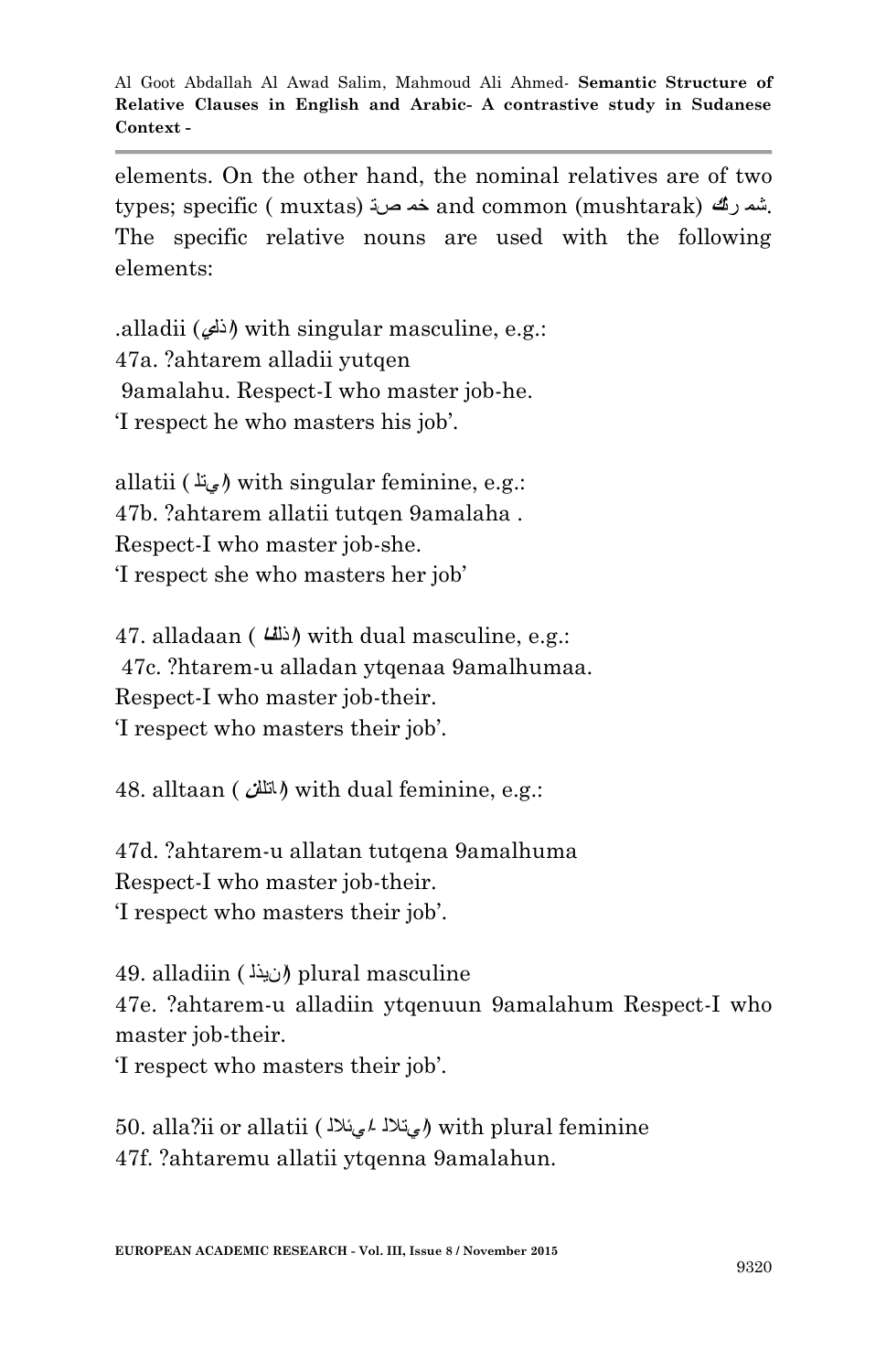Respect-I who master job-their. "I respect who masters their job".

The common relative nouns are: /man/من, /ma/ما,? ay, **يأ**,? al , **أل**, daa, **اذ** . These common relative nouns correspond to all nouns whether singular, plural, dual, feminine or masculine. It is also possible to construct relative clauses preceded by common relative nouns such as "maa" ا م ,"man", ن م ,?"ay , **يأ** ,?" ayatu" ; "maa" is used with"non-human" nouns and is translated as "what" ,"man" is used with human nouns and translated as "who, "?ay and ?ayatu are used with both human and nonhuman nouns ,and "Daa" **اذ** for human and non-human and it is considered relative only if preceded by "man" or "ma" which conveys the meaning of "what" in English. (http://www.drmosad.com/index14.htm#**ا**برعلةی\_**ا**ةغلل( .

Examples:

48.Najaha man ?jtahaduu. Succeeded -he who worked hard Those who worked hard succeeded.

49. Sarranii ma qadamt-um men 9amal. Pleased-me what introduced-you from work I have been pleased with what you introduced / did.

50. "yas?aluunaka maada ?uhella lahum ?" ( ?alma?ida-4) "They ask you as to what is allowed to them."

51. " man-daa alladii ya9semakum " ( ?al?ahzab- 17) *"Say*: Who is he that can withhold you" 52. " ?ayuhum ?ahsanu 9amala" ( alkahf-4)

"so that We may try them (as to) which of them is best in works."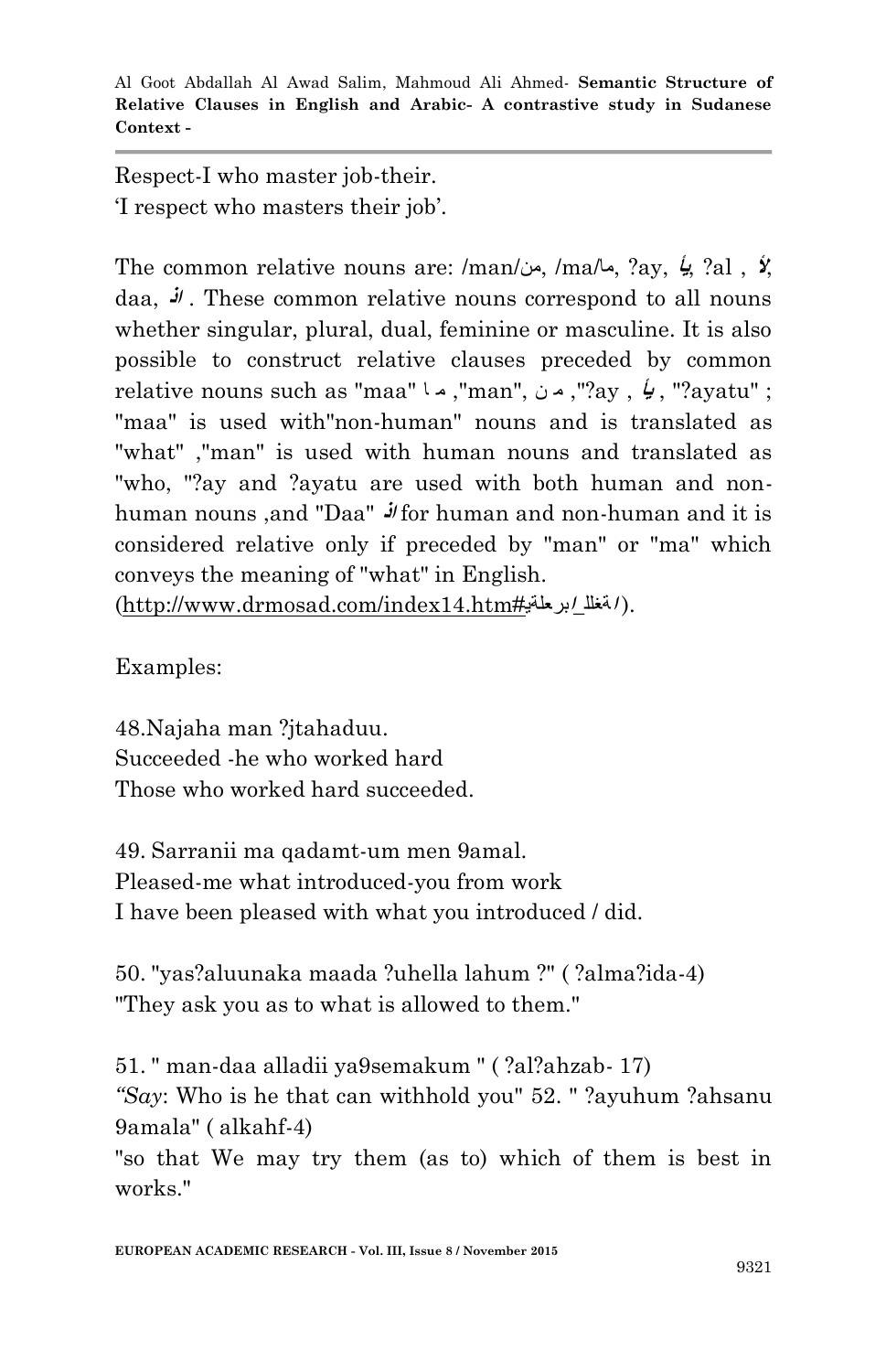All of the relative nouns do not take a case marker (مبني (except for "alladaan" and "allataan". They have the nominative dual case by "?alef" and accusative and genitive by " yaa?".

However, like English, the relative nouns have different case positions due to their syntactic functions in the sentence . The following examples may clarify the point:

53.?aflah-a man etaqa. (subject) Succeeded how pious "The pious succeed"

54. Yuthab-u man ya9mal as-salihat. (proxy/ نائب فاعل (Reworded who does the-good. He how does the good deeds is reworded

55. Hadihi ja?ezat man faaz fii l-musabaqa. (construct state ) This prize who won in the competition. "This is the prize of he who won the competition'

56. "alladiin ?amanuu bi-?ayatina wa Kanuu Muslimiin "( topic/ د**أ** تبم) ( chapter 43verse 69) Who believed in verses-our and were Muslims"Who have believed in Our signs and submitted"

57. "huwa alladi Yusawerukum fii- l- ?arhaam " (predicate /خبر ( (chapter 3 verse 6) He it is who shape-you in the wambs "He it is who shapes you in the wambs"

58. "qaala alladii saafar ?la ghaza in ?nna l-HiSar Shadiid " ( subject / فاعل (Said who has travelled to Gaza that the-siege strict. "The one who travelled to Gaza said that the siege is strict'

59. "fa?n kaana alladii ghab-a safiihan " ( the noun of kanna/اك**<sup>ن</sup> <sup>ا</sup>**مس (If was who absent stupid.

60. "?ara?yta alldii yukadebu bi-Khaber " ( object / ھب وعفم**ل**(

Did see-you who belie with-the-news

"did you see who disbelieves the news?"

61. " ?nna alladiina ?amanuu " ( the noun of ?nna/ **نأ <sup>ا</sup>**مس(

Those who believed

"Those who believed."

62. " k-allatii (**ا**مسqara"t d-darsa " ( the noun of the preposition/ رجم**رو**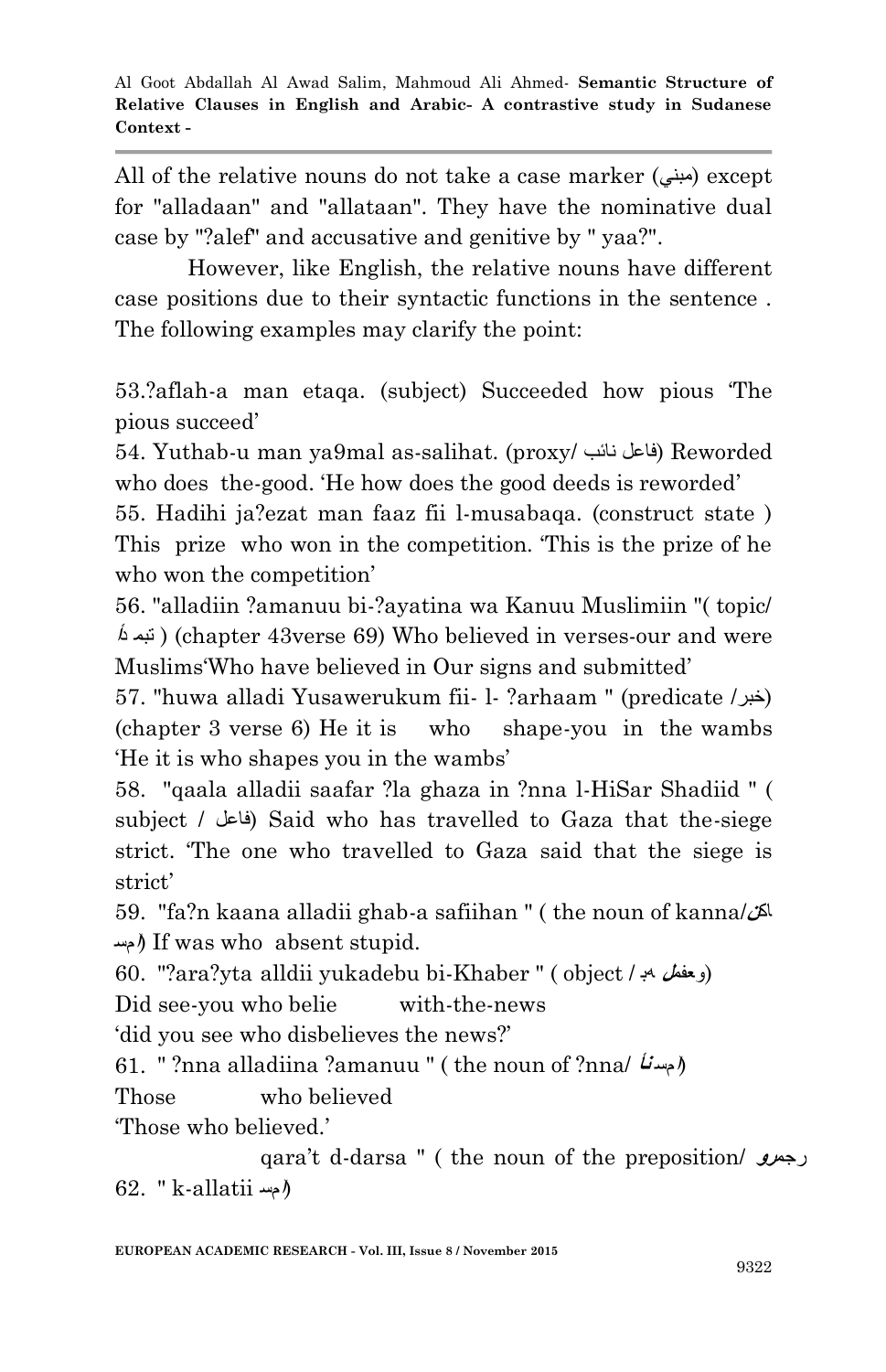#### "Like-who read the-lesson"

It is possible to leave out the relative nouns in Arabic except for "?al" when it comes as a relative noun, e.g. : "allahu ya9lamu almufsed men al-mufleh".

"Allah knows the mischief-maker and the peace-maker".  $(albaqara: 220)$ 

In this holy verse "?al" is used as undeletable relative noun, thereby we cannot say "mufsed" or "mufleh" in this context without the relative noun "?al".

(http://www.drmosad.com/index14.htm#**ا**ةیبرعل\_**ا**ةغلل(

All in all, relative nouns in Arabic are similar to pronouns in general in that both can substitute the overt mentioned nouns in a sentence. Furthermore, the relative noun can be assigned a grammatical category that depends on its position in a sentence like any other overt noun. So, these relative nouns can stand for subject, object, noun of a preposition, or a predicate. On the other hand, the relative clause in Arabic does not have a case (صلة جمل) only clause relative a but) لحملا اھل نم **<sup>ا</sup>**علإ ر**با**) position which explains the relationship with the relative noun has case.

# **Resumptive pronouns in the Arabic relative clause**

As stated above, the relativized sentences need a resumptive pronoun. It is the pronoun which refers to the relative noun and connects between the antecedent and the attributive relative clause. In addition, the resumptive pronoun is used as a part of the relative clause and is either overtly (independent & dependent) or covertly mentioned in the sentence (mustatir/implied). For example:

65. Jaa?a alladii huwa 9awnun lukum. (subject overt pronoun) Came who he helper to-you.The one who is a helper to you came'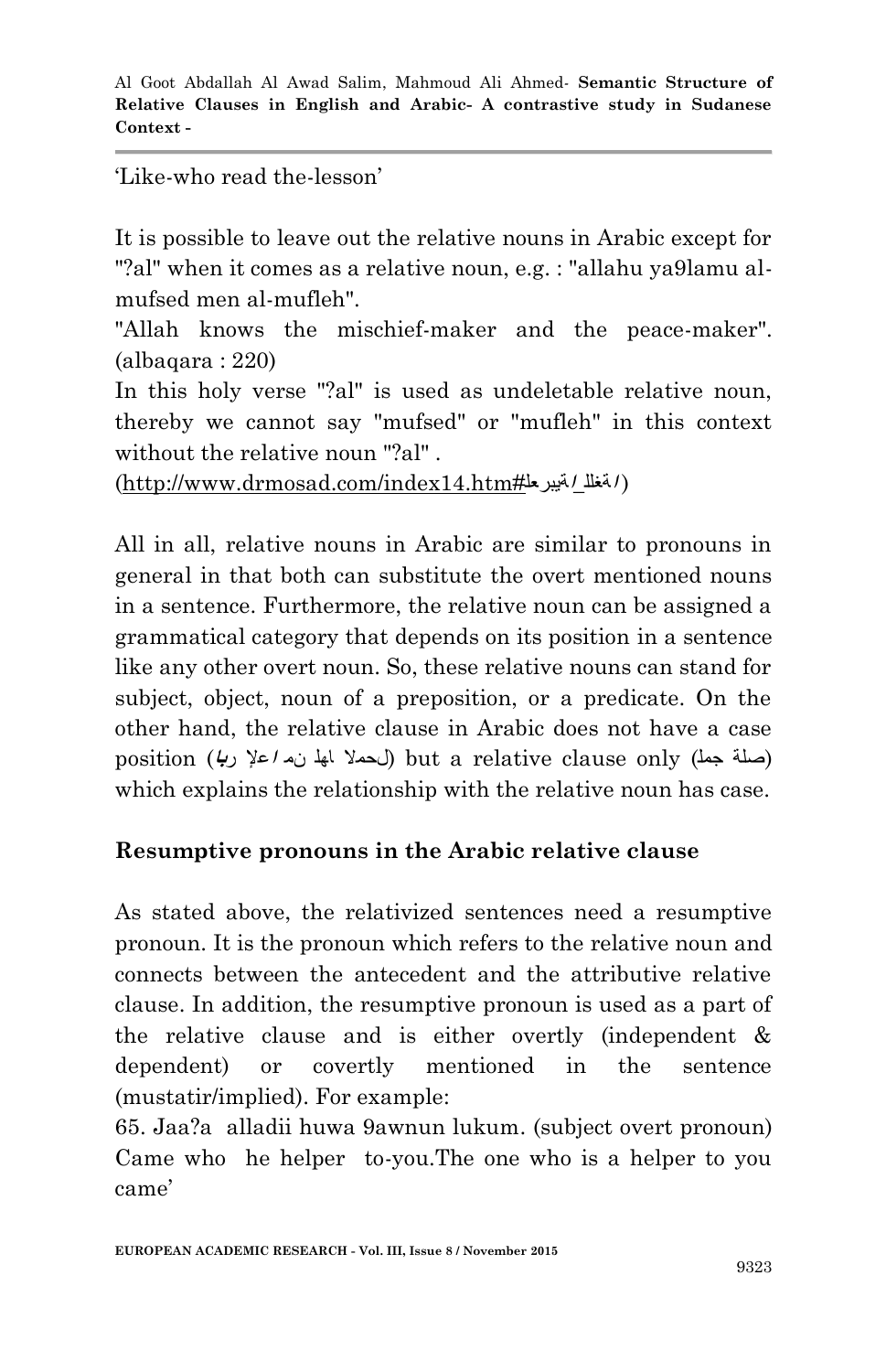66. Surrertu men alladiin kafa?tahum ( object clitic pronoun) Pleased-I from who rewarded-you "I was pleased of whom you rewarded"

67. ?stama9tu ?la alladiin ?stama9tu ?layhem . ( prepositional clitic pronoun) Listened-I to whom listened-I to-them "I listened to whom I listened to'

68. Man hafida al-ash9aar allatii tahtawii 9la ma9na a-tadhya? (covert subject pronoun) Who memorized the-poems which contain at meaning sacrifice "Who memorized the poems which contain the meaning of sacrifice".

At the same time, it must be recognized that the resumptive pronoun can be omitted when there is no confusion of meaning. Yet, there are some other cases where the resumptive pronoun cannot be deleted, such as:

69. Jaa? alladii huwa ?axuuhu mutafaweq. Came who he brother-his successful The one whose brother was highly successful came'.

70. Jaa?at allatii ?uxtuha tatafwaq. Came who-she sister-her successful 'The one whose sistewr was highly successful came'. In these sentences, it is not acceptable to delete the resumptive pronoun because if it is omitted, what is left need to be connected. Whereas, there are some instances where the resumptive pronoun can be deleted. These cases are:

71. when the relative clause is nominal and the resumptive pronoun is the topic head ,i.e., "wa {huwa }alladii fi s-sama?i ?laahun . He who in the sky God "Allah who is the only God in the heavens'.

72. When the predicate is singular and is preceded by "?ay". ex., ?ayukum { huwa} ?ahsanu 9amala.Who-you he more deed "Who is among you has done the best deeds".

73**.** When it is accusative clitic pronoun which is attached to a perfective verb, ex., hadara alladii kafa?t{uh}. This who rewarded-I "this is the one whom I rewarded".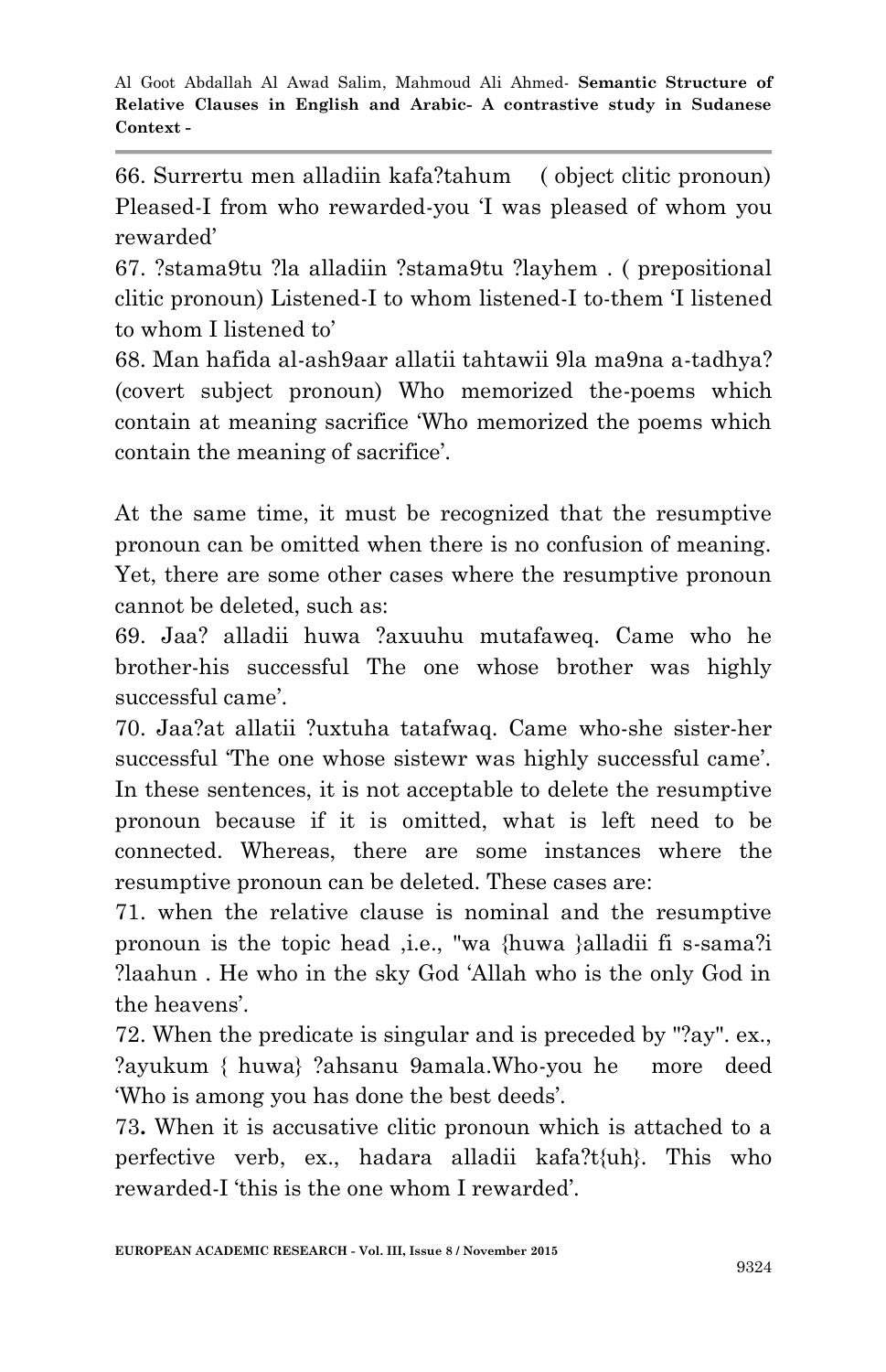74. When the full adjectivity is not relativized to the relative noun "?al" which the resumptive pronoun refers to ex.,

75. "?ahada alladii ba9atha{hu} ?laahu rasuula". Is-this who send-he Allah messenger "Is this the one whom Allah sent as a prophet. It is optional to delete the resumptive pronoun if a preposition is related to the relative noun and agree with it in meaning and utterance, ex.

76. wa yashrabu mma tashrabuuna {minhu}, And drink-he from what drink-you from 'And he drinks from what you drink from'. If the resumptive pronoun is attached to a proxy (ل عاف م **<sup>ا</sup>**س **(** or a .,ex ,) **ا**س م عفم و**ل**) noun verbal

77. jaa? alladii ?naa shakeru{h}. came who I thanked -him "the one whom I thanked came".

The resumptive pronoun that relates the relative noun with the relative clause is identical with the relative noun in number and gender, e.g:

78. allqessata allatii qara?tuha ra?i9atun. story which read-I magnificent. The story which I read was magnificent'

The clitic pronoun "ha" in the verb "qara?tu" agrees with the relative noun "allatii" in number and gender. ( Abdel almutaleb, H.: 1998: 53-54**)**

# **The syntactic functions of the relative clause in Arabic**

The relative clause in Arabic qualifies definite nouns that are treated as adjuncts and thus termed "sila"= attachment. The feature which determines the syntactic behavior of the relative clause is determination (definiteness vs. indefiniteness), which combines a/syndesis to produce connected relative clauses or unconnected ones. In other words, the relative clause is used throughout in preference to the "antecedent". In this respect, Gully, A. et al (2004: 490-489) characterized the relativization strategy in Arabic into the following classification: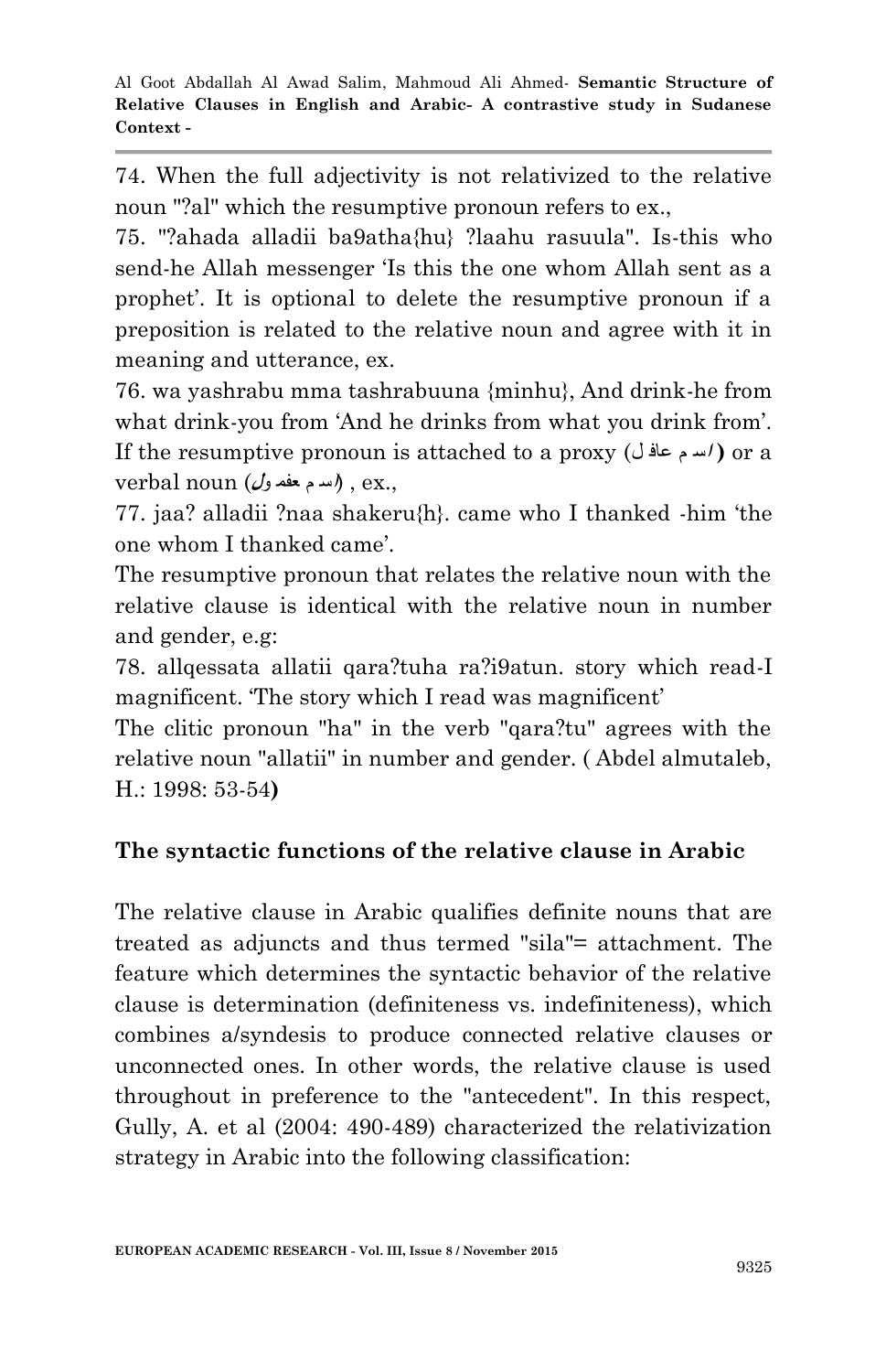- Definite head plus syndetic clause = relative structure Jalas -r-rajulu alldii yatahadathu. Sat the-man who talk The man who is talking sat'.
- Def. head plus asyndetic clause = circumstantial structure/hal Jalasa r-rajulu yatahaddathu or mutahadithan Sat the-man talk "The man sat talking".
- Indefinite head NP plus asyndetic clause = adjectival clause. Jalasa rajulun yatahadathu. Sat man talk "A man sat talking'.
- Indefinite head plus syndetic clause is empty and there is no structure of this type in Arabic, like : \* Jalasa rajulun alladii yatahadath A man, the one who talked, sat

This means that an agreement in case and definiteness is required between the head noun and the relative clause. Hence, a definite adjunct clause cannot modify an indefinite head.

On this ground, the relativization strategy in Arabic can be summed up as follows:

Relative clauses with indefinite heads are asyndetic (unconnected) and always adjectival, while those with definite heads are syndetic (connected) and always relative clauses. However, both types are internally the same, containing an anaphoric pronoun linking them to the head. Although semantically relative clauses in Arabic may be restrictive (defining) or non-restrictive (non-defining), this has no structural reflection, e.g:

79. ?axii alladii ya9iishu fii London tabiibun. ( non-restrictive). Brother-my who live-he in London doctor. "My brother who lives in London is a doctor'.

80. Laa ?athequ bi-alladii yakdebu katheran. ( restrictive). Not I-trust in who belie much "I do not trust in the one who belies a lot".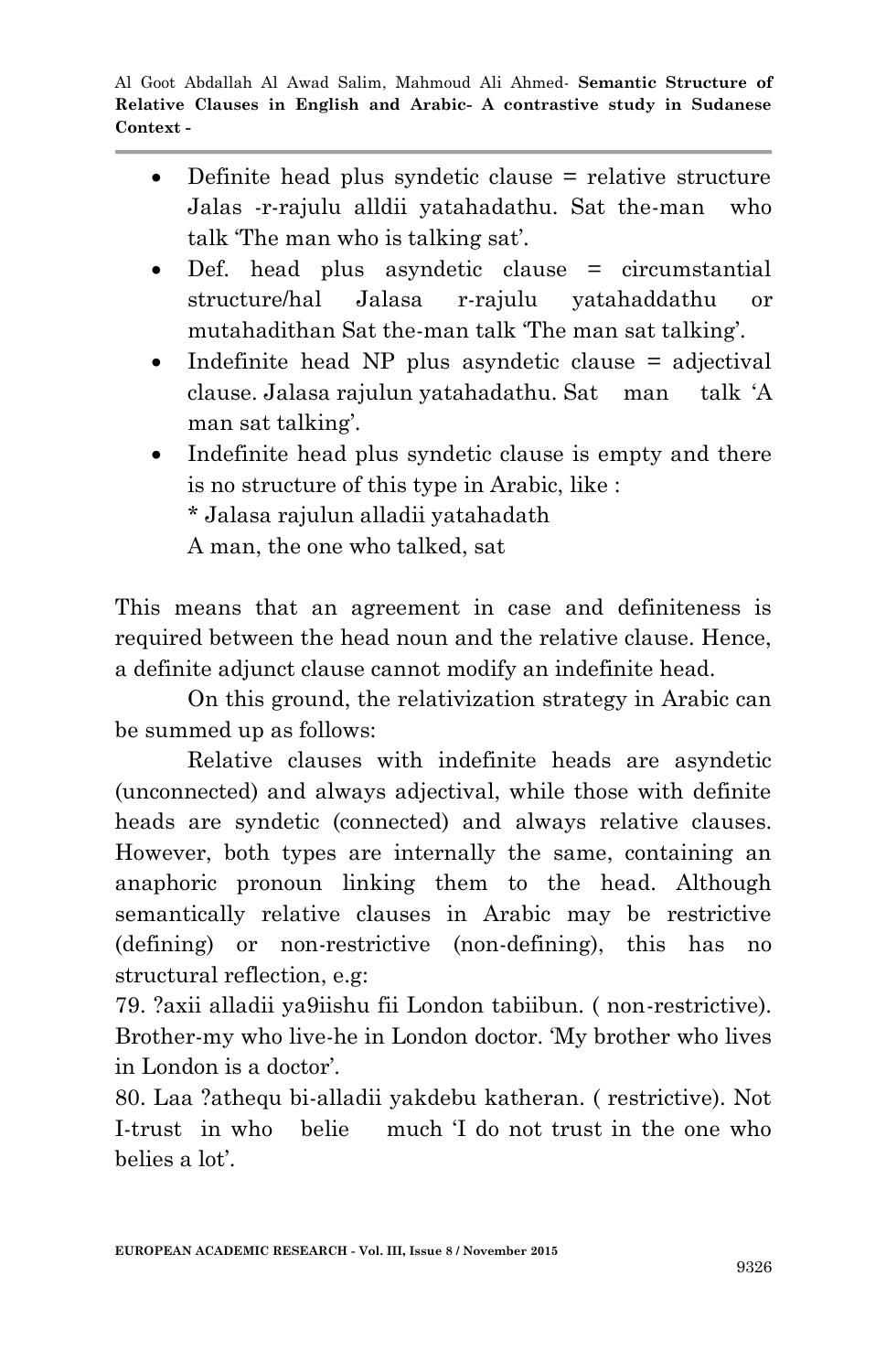In Arabic, this type of syntactical distinction is applied to differentiate between the syndetic and asydentic relative clauses rather than restrictive or non-restrictive clauses.

# **The semantic functions of the relative clause in Arabic**

Generally, Arabic and English relative clauses have similar semantic functions since they shorten the sentence and connect its parts by using a connective markers to avoid redundancy which may result from the repetition of the head noun. Unlike English, movement of the antecedent in the defining relative clause/ syndetic does not affect the meaning since the Arabic sentence can start with either a verb or a subject .This is clearly shown in the following instance:

81. Tafawaq ataalib alldii darasa jayyedan. Succeeded thestudent who studied good "The student who studied adequately succeeded'.

82. Ataalib alladii darasa jayyedan tafawaq. The-student who studied good succeeded "The student who studied adequately succeeded".

Like English, this type of the relative clause has its pertinent impact on differentiating the meaning of the clause. In this respect, Arabic defining clause (syndetic) identifies the NP antecedent. On the other hand, the non-defining clause (asyndetic) ,which stands as an adjective of the sentence, describes the NP antecedent but does not define it . To figure out the meaning assigned by the two clauses, let us have a look at the following sentences:

83. Laa ?atheq bi-tajirin yukther al-half. Not trust in merchant increase swearing "I do not trust the merchant who swears a lot'.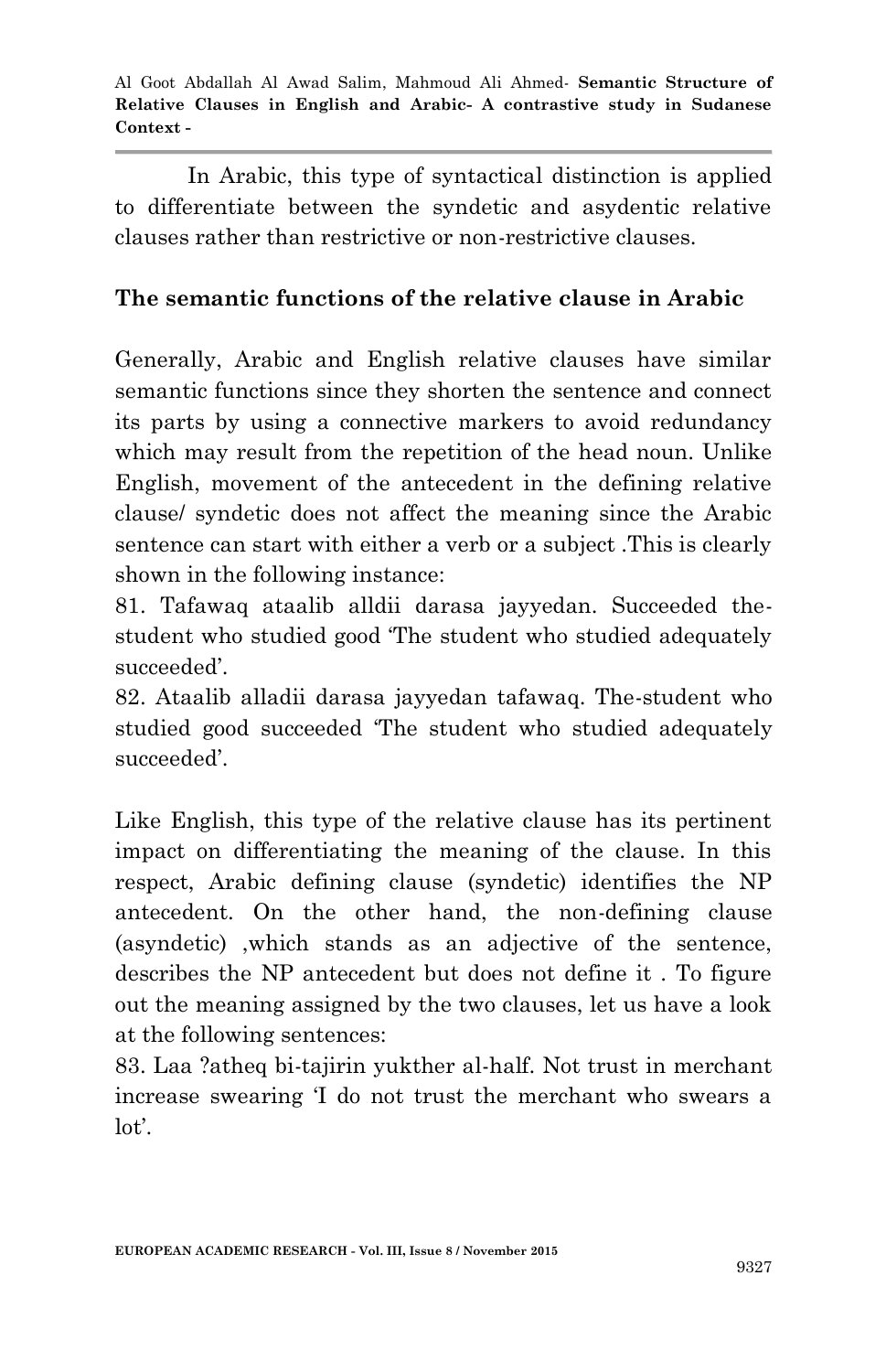84. Laa ?athaeq bi-t-taajir alladii yukther al-half. Not trust in merchant who increase swearing "I do not trust the merchant who swears a lot'.

These two sentences have two different meanings due to their types. For instance, in the first sentence, the hearer does not know what "merchant" means, as it could be any merchant. Meanwhile, in the second sentence, the speaker means a definite merchant who is known for swearing a lot. Incidentally, determination as a syntactic feature is considered to be the distinguishing marker of these two types of clauses that in turn, as indicated above, imposes this semantic difference in meaning. On contrary, punctuation (island effect) and the position of the relative clause are the two main factors that determine the two types of clauses in English.

### **Contrastive Analysis**

Though the relativization process in English and Arabic has many points of similarities, they differ with respect to the relative pronouns, the agreement of the relative pronoun with its antecedent, and the appearance of the resumptive pronoun in Arabic sentence. Additionally, one of the problematic structures for most English language learners identified by both researchers and teachers is relative clauses. Schachter (1974) cited in (Ibraheem,Z., Kassabgy, N., Aydelott,s.,2000: pp50-51) discussed three main dimensions in comparing the relative clause in English with that in Arabic. The first dimension relates to the position of the relative clause with respect to the head noun. Relative clauses in English and Arabic follow the head noun, i.e., the syntactic pattern of word order of English and Arabic relative clauses is similar. The second dimension relates to how relative clauses are marked. English uses a relative pronoun that agrees with the noun it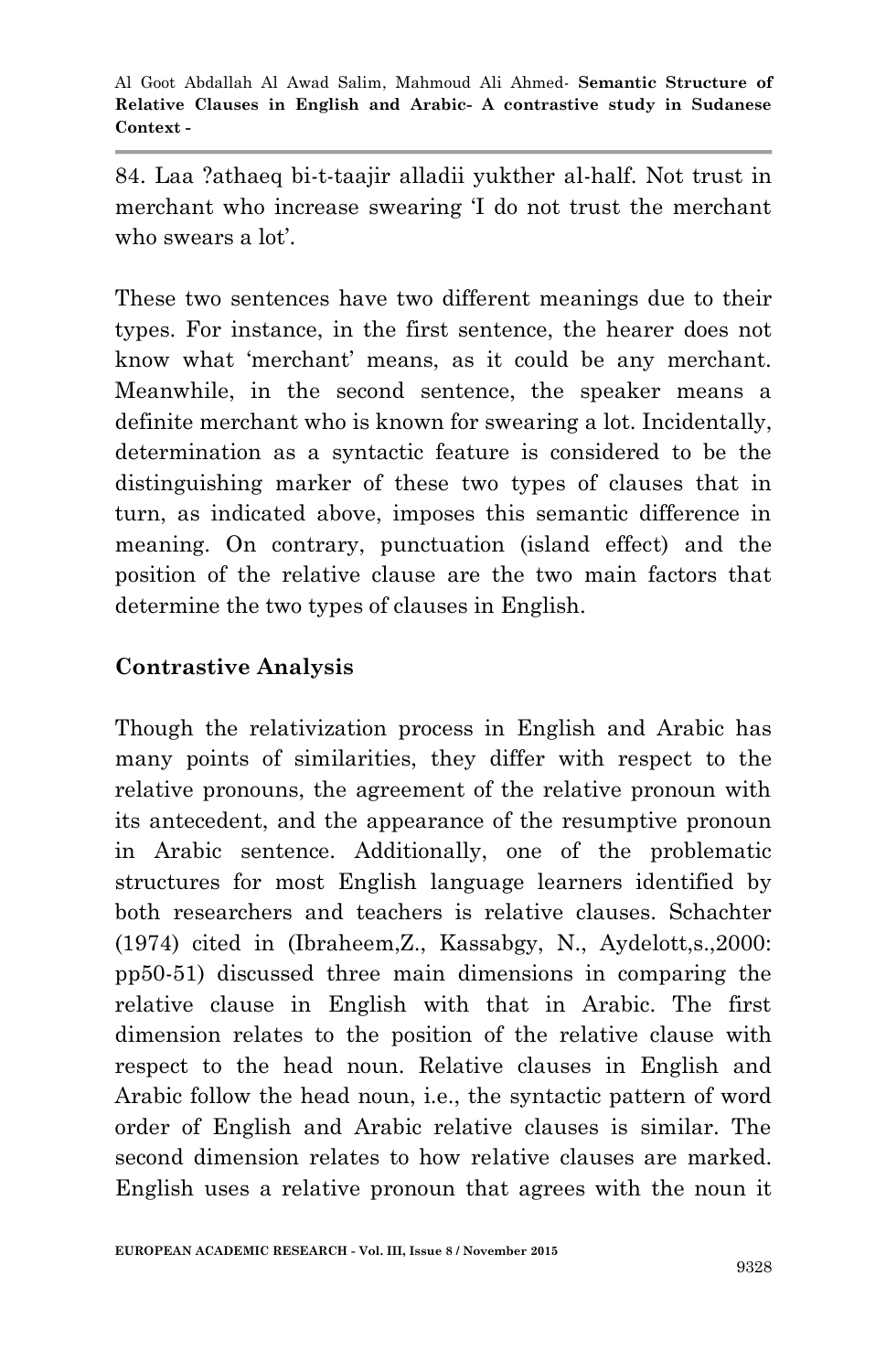replaces, i.e., who for subject-case human, whom for object-case human, which for non-human, and whose for human and nonhuman possessive determiner. While standard Arabic (SA) uses relative nouns that need to agree with the head noun in case, gender ,and number. However, case agreement is applied only with the dual relative nouns. i.e., nominative, genitive, or accusative.

For example:

/allataan/ vs. /allatayn/ (case: nominative, accusative, or genitive) / alladii/ vs. /allatii/ ( gender: masculine, or feminine) /alladii/, alladaan/, /alladiin/ ( number: singular, dual, or plural)

The third dimension identified by Schechter relates to the presence or absence of a pronominal reflex (resumptive pronoun). In this phase, English does not allow pronoun retention as an object pronoun or as object of a preposition. On contrary, Arabic retains the object noun in the relative clause in a pronominal form and allows for a pronominal reflex as object of a preposition, e.g:

85. Have you found the keys that /which you lost ( )? hal wajadta –l- mafatiih alltii faqadtu-ha?

86. Do you know the woman (who /that) Tom is talking to( )? Hal ta9ref ?al-mar?a allatii yatahadath ?lay-ha/ ma9-ha Tom ? 87. This is the teacher whom you saw (her)yesterday. hadihi hiya al-mudarrisa allatii ra?aytuha ?ams.

Clearly, English differs from Arabic in this dimension as exemplified above. Related to this dimension, the researcher argues that it is not only the presence or absence of a pronominal reflex to be the source of difficulty, but the ambiguity implied within these sentences. I.e. the clitic personal pronouns "tu","ha" suffixed to the verb "ra?a" in sentence (3) do not give rigid reference whether the speaker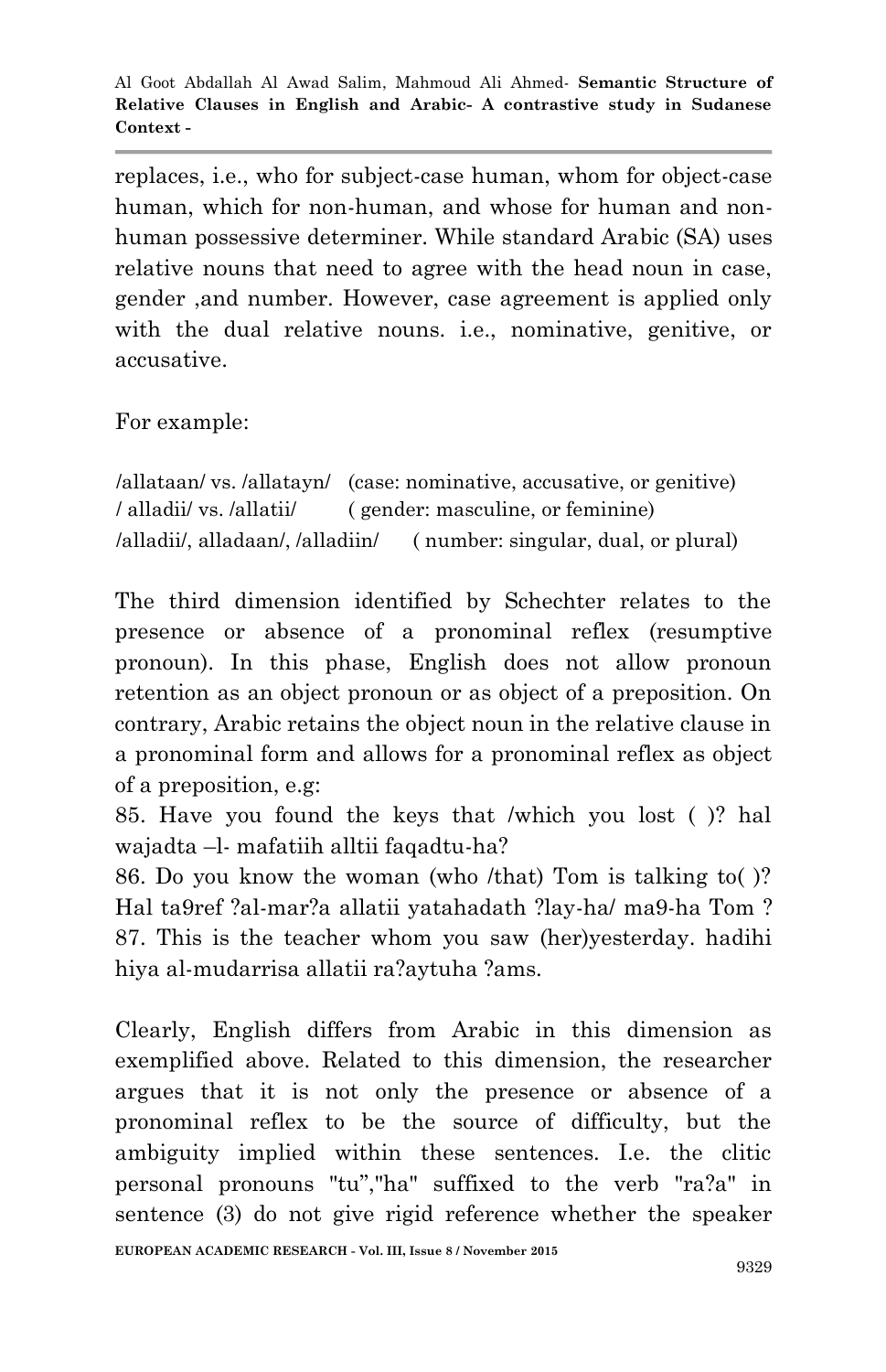means himself or the second person . Thus, the sentence can be understood and translated in two ways; "this is the teacher whom you saw yesterday", or: "this is the teacher whom I saw yesterday". Another example, "?ayn-a l-ketab alladii wajadtuh?". Again in this instance, it would be unclear for both English and Arab learners whether "tu+ hu" refer to the first or the second personal pronoun. Thus, this ambiguity may lead to the misuse of personal connectors.

Hence, it can be literally translated as: where is the book that you found? or ,where is the book that I found?

This means that the relative clause in Arabic proceeds English in being highly confined by the context and the exophoric pronominal reference. Whereas, English relative pronouns have clear cut distinction as each relative pronoun is assigned its limited syntactic and semantic function.

Let us now focus attention on the syntactic form of relative nouns in Arabic. Sometimes these nouns appear in Arabic but not in English and vice versa. Viz, unlike English, the relative noun is normally kept in the object position but it is optionally used in English.

Example:

89. li-Dalik nafham l-johuud ?llati baDalt-ha l-wazarah. We thus understand the efforts(0) being made by the ministry…

Second, unlike English, the indefinite head noun in Arabic does not require a relative pronoun, e.g:

90. A-Siin ta9mal 9ala taTwiir Sawariix faDaa? Toqarribu-ha men Holmi-ha China is working to develop space rockets that will bring it closer to its dream.

Further, unlike Arabic, determination (def.& indef.) is not a distinctive syntactic feature in the relativization system in English.

Third, unlike English, the relative noun in Arabic can be directly preceded by a personal subject pronoun. In this case,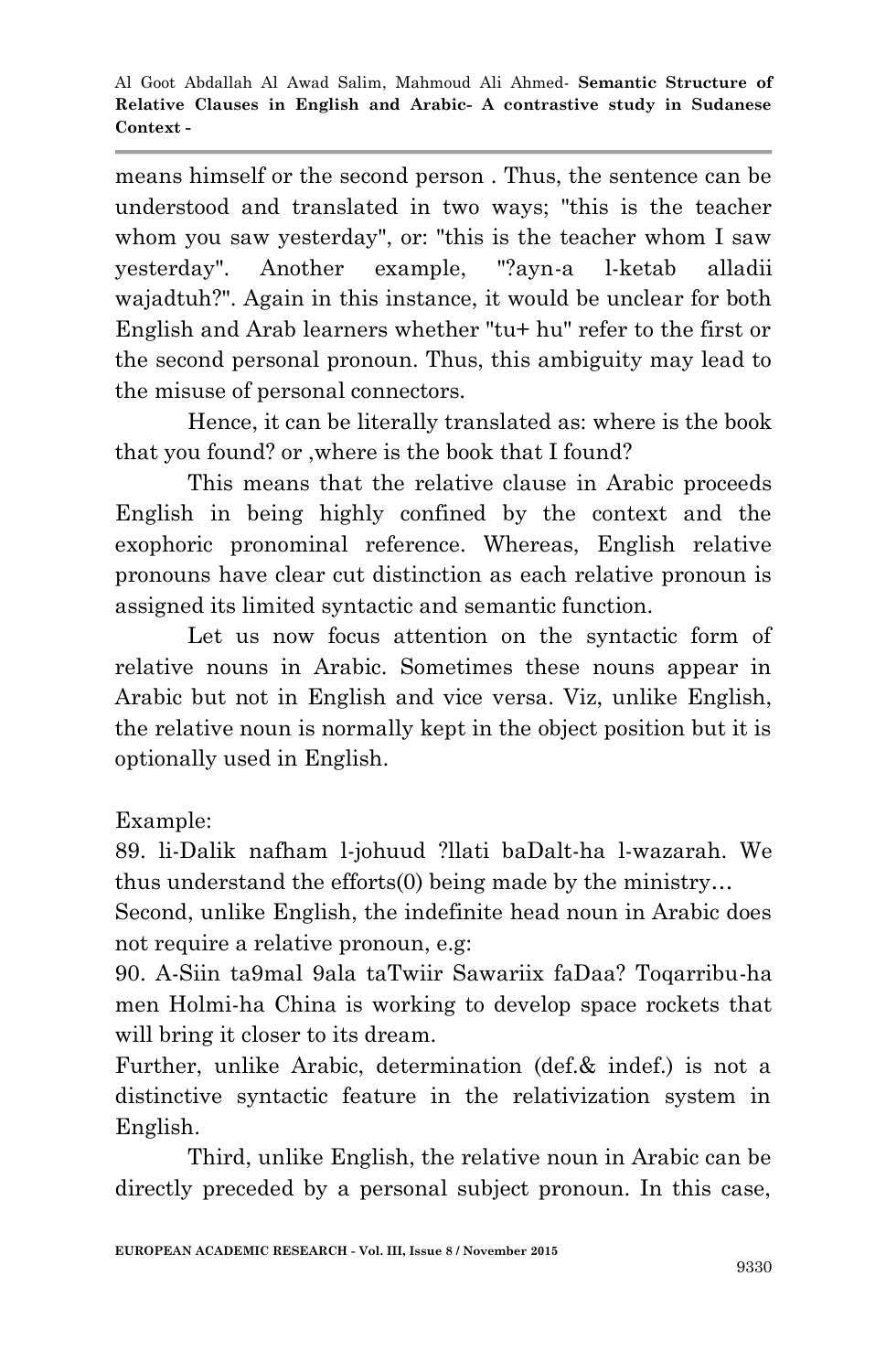the relative noun is only used to confirm the meaning, and not as a conjunction link. Thereby, the relative noun and its subject pronoun could be removed from the Arabic sentence. However, the relative pronoun is not deleted in subject position in English.

For example:

91. Kama ?nn Hokomatu-hu (heya lati) ?amarat bi-?xlaa? ?jzaa? men Al-xaliil It is also his government that ordered the evacuation of parts of Hebron.

Accordingly, in English it is not acceptable to insert a personal pronoun directly before the relative pronoun because the relative pronoun replaces the personal pronoun in subject position. Whereas, in Arabic this optional use of the relative noun with the personal pronoun is semantically controlled.

Like Arabic, relative nouns introduce relative clauses and refer to an antecedent noun modified by a relative clause. The relative pronouns in English are classified into three categories: wh-relatives, that- relatives, and zero- relatives. The wh- relative pronouns are: who, which, whom, whose; some grammarians consider when, where, and why to be also relative pronouns. (Khaleel. A.,1999: 131).

While in Arabic, relative clauses are headed either by the relative noun "alladii", "allatii", (the one who),…etc, or the relative nouns "man" (who) and "ma" (that) ,(which). The relative noun "ma" in particular occurs in a number of other functions, e.g. temporal and in combination with other elements to form compound conjunctions, e.i., "9amma", "hiinama", "9ndama", "mimma", "kayfama".

English relative pronouns like Arabic relative nouns are assigned different case positions For instance, they can be subjects, objects, or possessives. Consider the examples below:

92. This is the girl who gave me the book. ( subject)

93. This is the woman whom I met yesterday. ( object)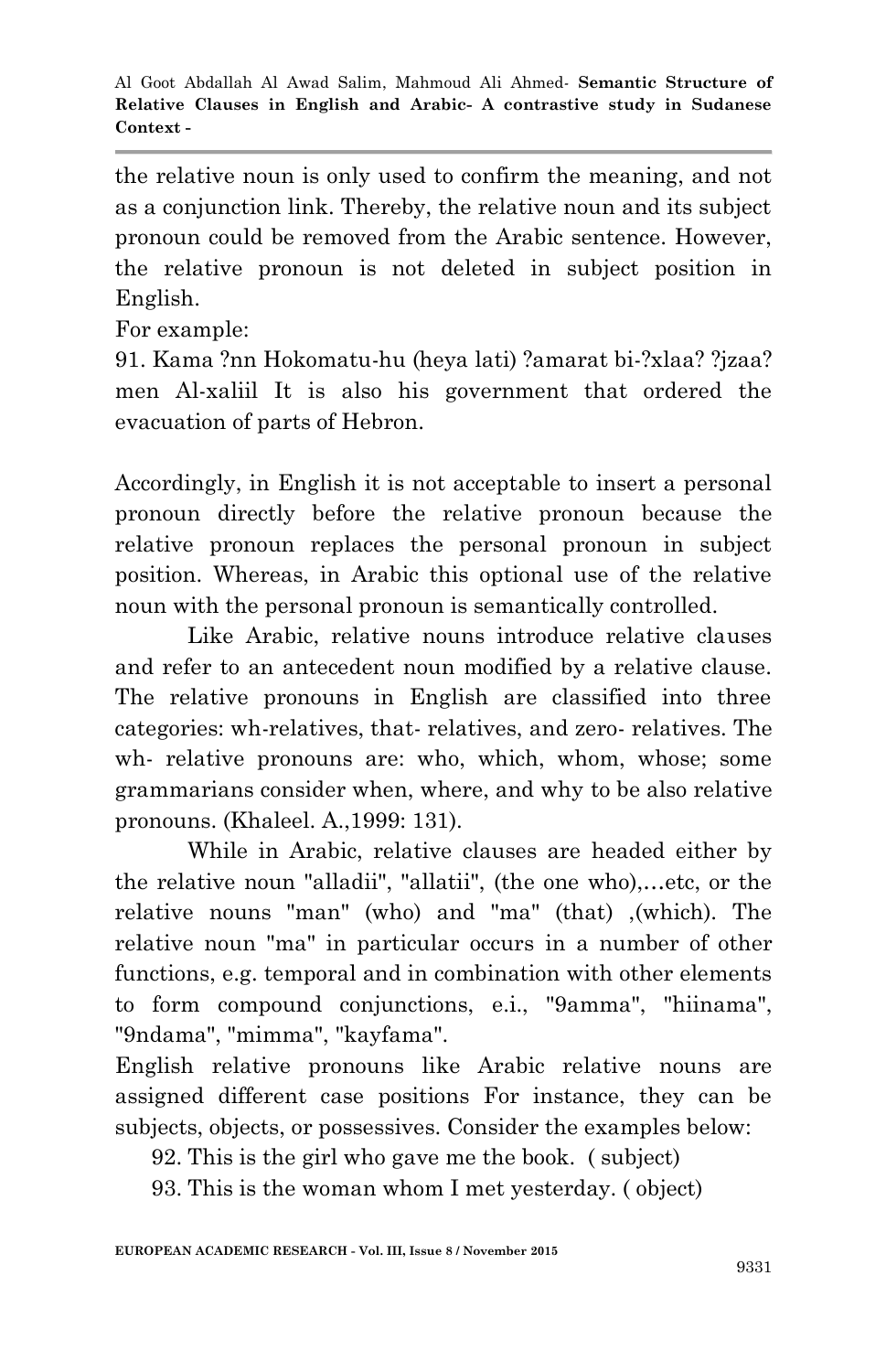- 94. This is the author whose book is widely read. (possessive) In Arabic:
- 95. Nashart al-majalla ma katabtuhu laha men qessa. (object) published the-magazine what wrote-I to0it from story "The magazine published what I wrote from a story'
- 96. Hadihi heya al-mar?a allatii sa9adatnii. ( subject) This she the-woman who helpt-me "This is the woman who helpt me'
- 97. HaDa huwa al-bayt aladii hadiqatahu wase9a. ( possessive) This it the-house whose garden-its wide "This is the house whose garden is wide.

Like Arabic, English uses "which" with non-human nouns and Arabic uses "ma" to address non-human. The other relativizers in both languages are used with human and non-human.

Syntactically, relative clause in English has no case position and no parsing system, similarly in Arabic the attributive relative clause does not have a parsing quality following the ,context this In .)**ا**علإ ر**با** حملا ل ھل ا م ن ) (caseless( underlined clauses can not be parsed or assigned a case position in Arabic:

- 98. Al-xayer fii alladii xtarahu allahu. Goodness in which chose Allah "Goodness is available in what Allah almighty chose'.
- 99. itaqi shara man ?ahsanta ?layh. avoid evil whom be benevolent-you to-him "avoid the evil of he who you were benevolent to'.
- 100. La yuqaas anajaha bi-meqdar ma jama9ahu alinsan men mal.Not measured the-success with-scale what collected-he the-man from money "Success cannot be measured by what man collected of money'. ( http://www.drmosad.com/index61.htm )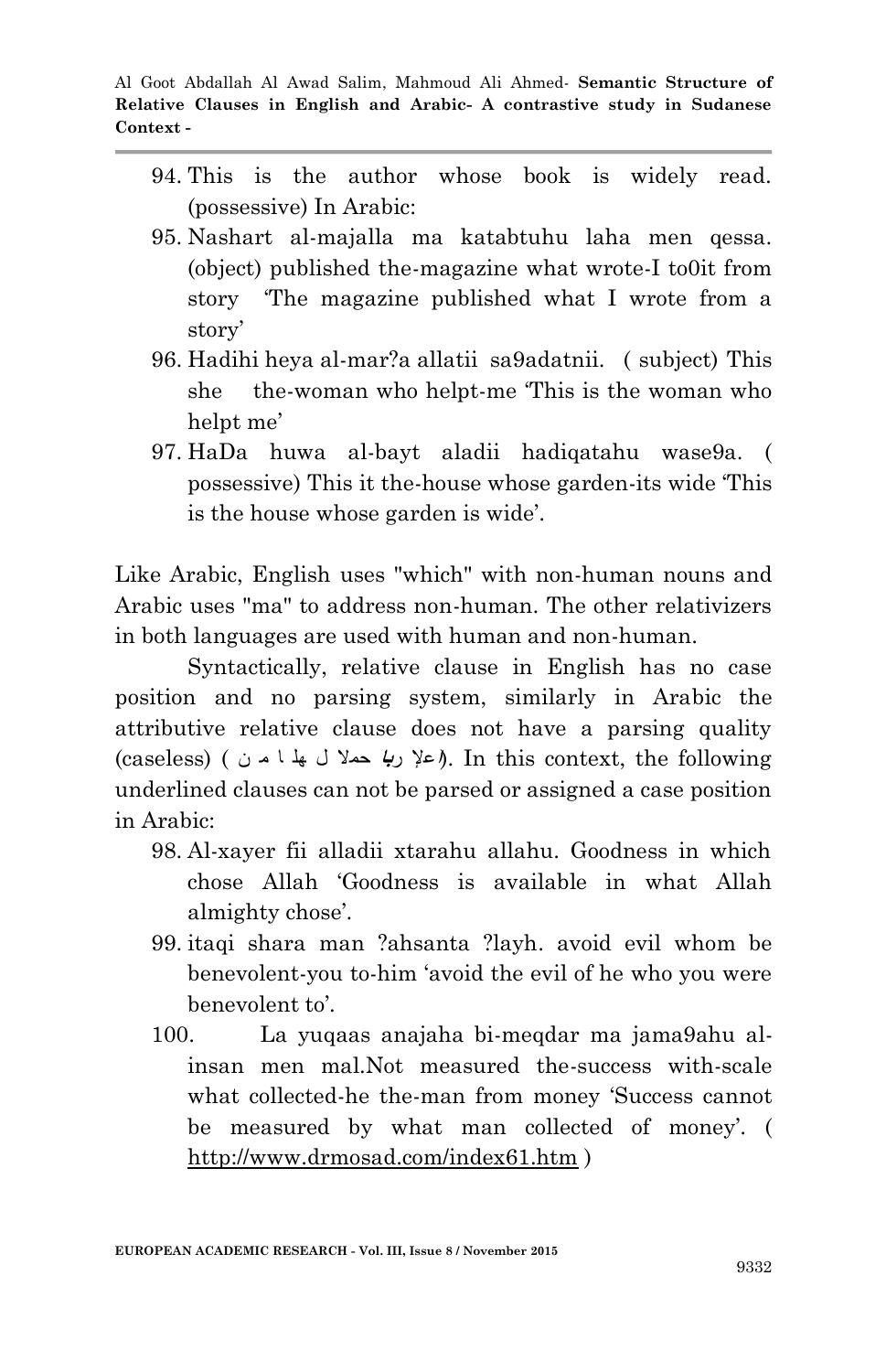Contrary to English, if the definite noun in the antecedent part of the sentence is assigned an object accusative case in Arabic, a matching resumptive pronoun has to be added to the second verb; e.g:

101. ?shrab al9asiir alladi eshtaraytu-hu ?ams . Drink the juice that I bought {it} yesterday.

So, this difference leads to the repetition of the object pronoun as a sign of negative transfer between the two languages.

Arabic and English differ in using relative clauses versus appositive clauses. In English, appositive clauses look like relative clauses, whereas in Arabic the meaning is conveyed by using the derived nominal particle ?ann (**ا**دصمل**ر**ةی **نأ**( . Consider:

I like the idea that students can become independent learners. (appositive clause)

> 102. Yasorron -I ?nn taquul a-sideq "It pleased me that you say the truth".

Such clauses introduced by "that " in English are introduced by the complementizer "?nn" in Arabic. In this regard, some Arab grammarians consider the complementizer "?nn", a derived nominal particle or a relative particle which is usually mingled with its following element to form a covert derived nominal. For example:

> 103. ?atamanna ?ann ta9uud-a zaynab ghada-an . I hope that Zaynab will come tomorrow.

In this context, it is noteworthy that the relative pronoun "that" in English is identical to the relative Arabic particle "?nn" because both of them are used in various contexts and convey multiple functions.

Yet, Like verbs and prepositions, the complementizer "?nn" may carry a suffixed pronoun.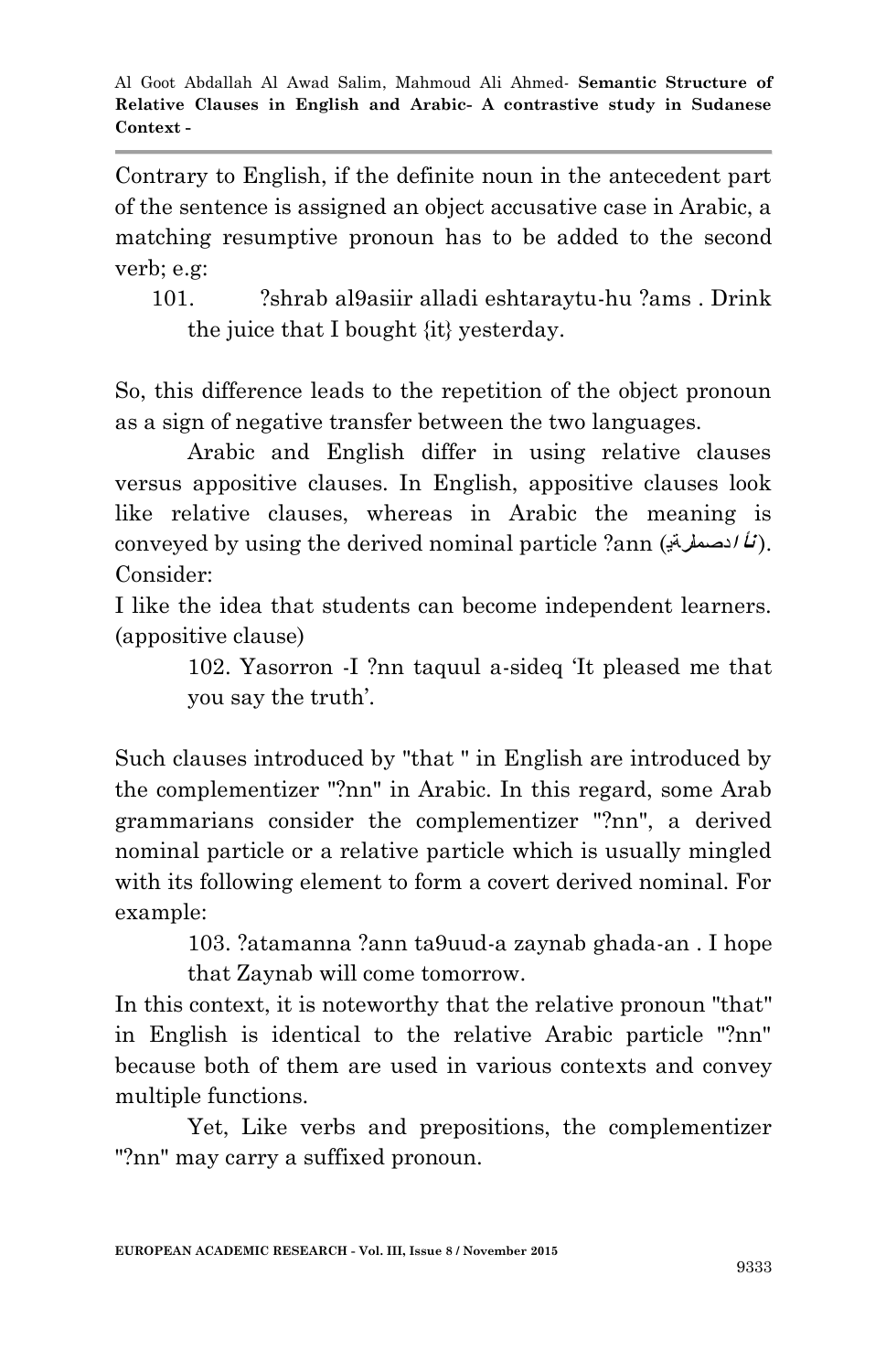104. "liya9lamuun ?nna-hu al-haq men rabihem " ( albaqara: 144) " most surely knows that it is the truth from their lord "?adun ?nna-hu fii l-bayt . I think (that) he is at home.

Generally, while "that" can be dropped in English, "?ann" should always be retained in Arabic. A relative clause which relates to a clause antecedent may begin with " ا مم" . This relative noun in Arabic is usually translated as "which" and is often separated from its antecedent by comma in both languages .Besides, it conveys a purpose relationship between the two clauses of the sentence. Consider the following example: 105. Tawaqa9-a d-daresuun-a ?nn yataDa9f 9adad sokkan l-9alam biHolool 9am 2020 liyoSbeH 7000,000000 mema yuhaded binfijaar ma yusamma bi-l-qombolah n-nawaweiya.

Researchers expected that the world's population to double by the beginning of the year  $2020$  to be  $7,000,000,000$ , which will threaten of an explosion of the so-called human time bomb.

Concerning the number agreement, Dickins, j. and Watson, j. (1998: 235-237) state that in modern Arabic when a number from the number classes 11-99 , 100s or 1,000s precedes a relative clause, the overt or the covert relative noun takes plural and not singular agreement. In other words, unlike English, the verb reflects logical agreement as opposed to grammatical agreement. For example:

> 106. The-80,000 ?alaDiina ya9iishuun-a bayn 108 falaSTiini The 80,000 who live among 108 million Palestinians….

> 107. Qad waSal-a 9adad l-?aTfaal l-9aameliin ?aqal men 12 sana 1.14% melyoon Tefel yuma $\Theta$ eluun ?jmaali qwat l-9amal.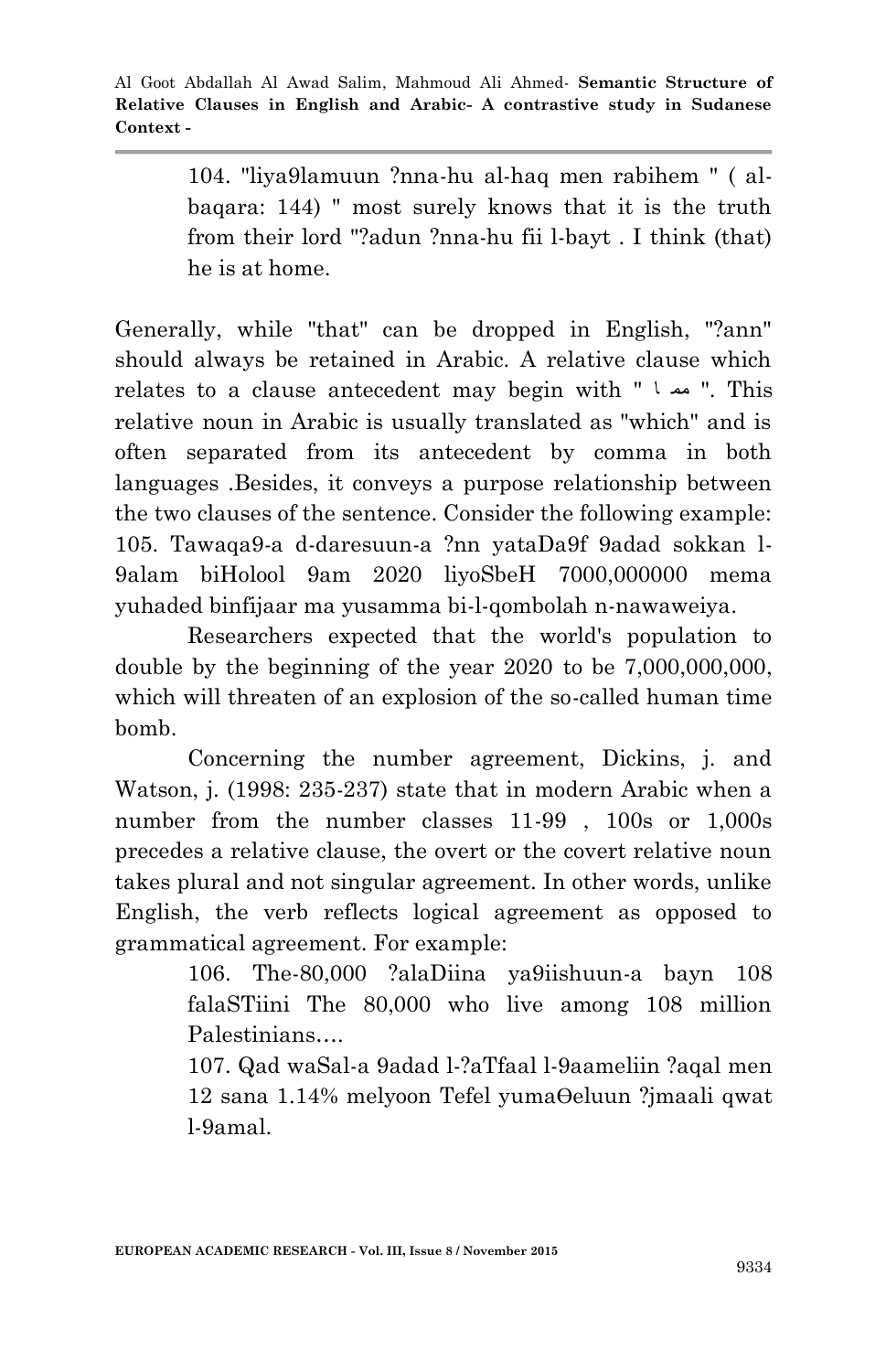The number of children working under the age of twelve years has reached 1.14 million which makes up 7% of the total work place.

This shows a difference between English and Arabic in terms of the number agreement of the connective marker and its antecedent.

Nonetheless, when the antecedent noun in Arabic is modified by an AP, the generated sentences hold two possibilities; syndetic relative clause or asyndetic adjective clause. Whereas, a restrictive /defining clause is used in English. To illustrate, consider the examples below:

> 108. ?9ref-u r-rajul s-saken honaak (syndetic relative clause) I know the man who is living there.

109. ?9ref-u rajul-an saken-an honaak (asyndetic adjective clause)

I know a man who is living there.

Clearly, the difference between English and Arabic sentences here refers to the fact that Arabic adjective follows its modified noun in definiteness and indefiniteness. Therefore, the relative noun "?al" is used only when the antecedent is definite resulting in having these two different types of relativized clauses in Arabic.

Unlike English, retention of the resumptive pronoun in the direct object position is optional in Arabic. For example :

> 110 Hadara alladii kafa?tu-h Attended who rewarded-Ihim

The one whom I rewarded attended

In this sentence, the object dependent pronoun can be deleted. Thus, we can say:

> 111. Hadara alladii kafa?t . Attended who rewarded-I The one whom I rewarded attended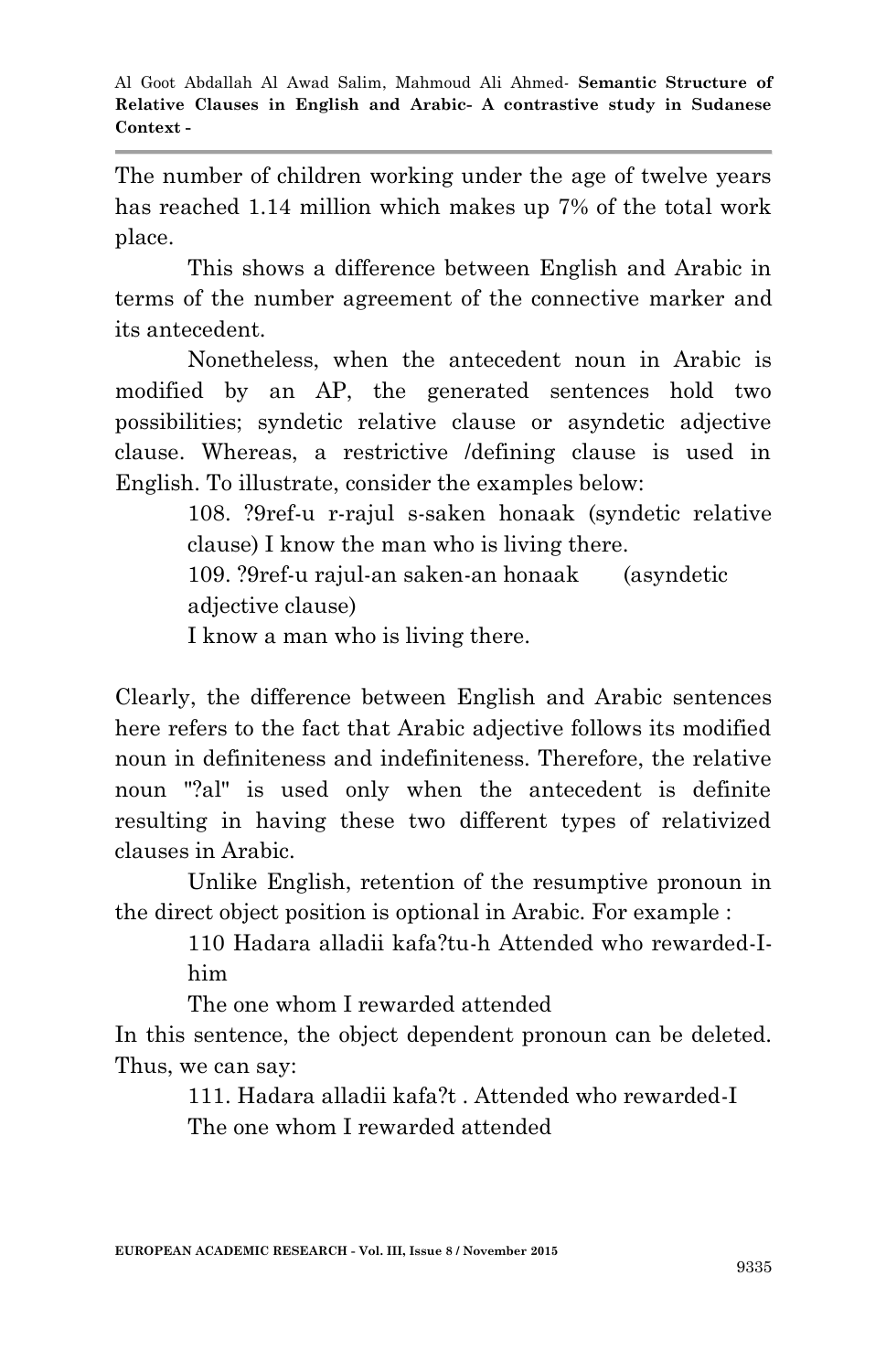Whereas in English, the resumptive pronoun of the object is left out: Have you found the keys that you lost( )? Instead of : \*Have you found the keys that you lost (them)?

In a related direction, McCawley, J., (1988: 443) indicated that resumptive pronouns in English appear always to correspond to a relative pronoun, not to a larger relative expression containing the relativized noun, e.g.:

> The student who Tom wondered whether her father is rich.

> But not: The student whose father Tom wondered whether he is rich.

In the second example , there is no correspondence between the resumptive pronoun "he" with the relative pronoun "whose" and it does not convey the intended meaning.

To this point, the researcher finds that unlike English, Arabic resumptive pronoun can correspond to a larger relative expression or external textual coherence which imposes ambiguity at the semantic level. Admittedly, this ambiguity is not available in English as it is in Arabic. The following examples may clarify this claim:

> 112a. Oheb-bu l-ketaab -a ?alDi shtaraytu-hu I like the book that you bought.

> While in Arabic, the meaning of this sentence holds two possibilities:

> 112b. Oheb-bu l-ketaab-a ?alDi shtaraytu-hu I like the book that I bought.

> 112c. Oheb-bu l-ketaab -a ?alDi shtaraytu-hu I like the book that you bought.

In these sentences, the clitic subject and object pronouns with the verb "?shtara" cause an ambiguous reference of the subject pronoun respectively.

This means that a relative noun corresponds to an underlying personal pronoun, which is difficult to retain;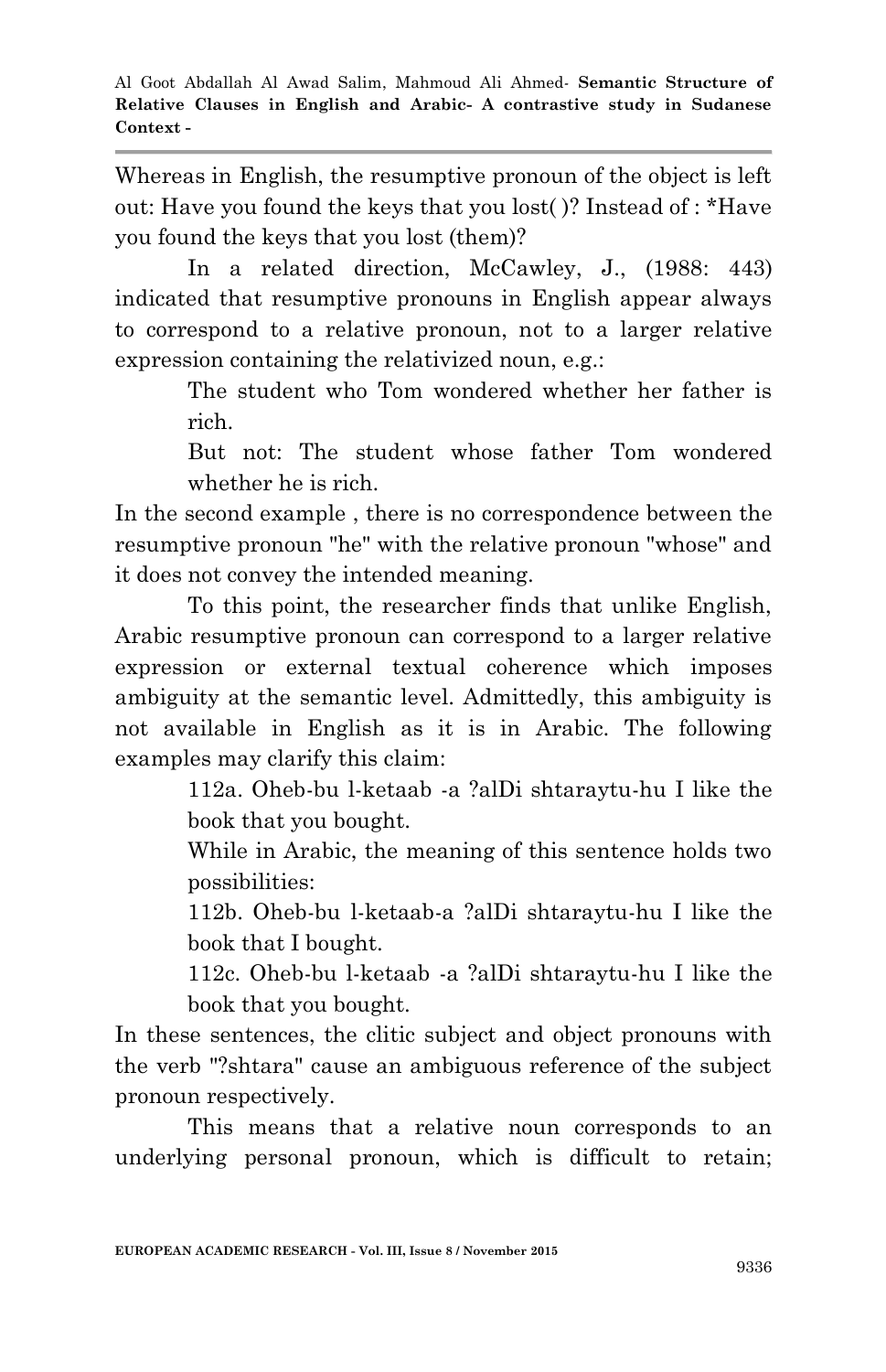especially when it introduces a new personal pronoun other than the one underlying the relative noun.

Like personal pronouns, relative pronouns can sometimes be left out; they are understood but not given in the sentence. For example:

113. I bought the book(0)/(that) my sister recommended.

114. The book (that) my sister recommended was quite useful.

115. The woman who(m) I wanted to see was away.

Or : The woman I wanted to see was away.

On contrary, in Arabic, the relative nouns in object position are obligatory used, e.g.,:

> 116. shtaryt-u l-kitabab allti ?wSat bi-hi oxti bought-I the-book which recommended with-it sister-my "I bought the book that my sister recommended".

> 117.?a-sayda allati ?arat-u ro?yataha / ?n /araha lam takon honaak The-lady whom wanted-I seeing / that seeher not was there. "The lady whom I wanted to see was nt there".

Again, dissimilar to Arabic, non-restrictiveness of relative clauses in English are marked by an island effect. For example:

118. My brother, who lives in London , studies engineering . ?axii alladii ya9iish fii London yadrus-u alhandasah. Bother-my who live in London study theengineering.

Though the two sentences with the non-restrictive clauses carry the same meaning and the main clauses can stand alone in both sentences; syntactically, the first English non-restrictive clause is shut in two commas, while the Arabic one is not.

Unlike Arabic, relative clause headed by zero relative pronoun is frequently called contact clause; while in Arabic, it is asyndetic (unconnected) clause.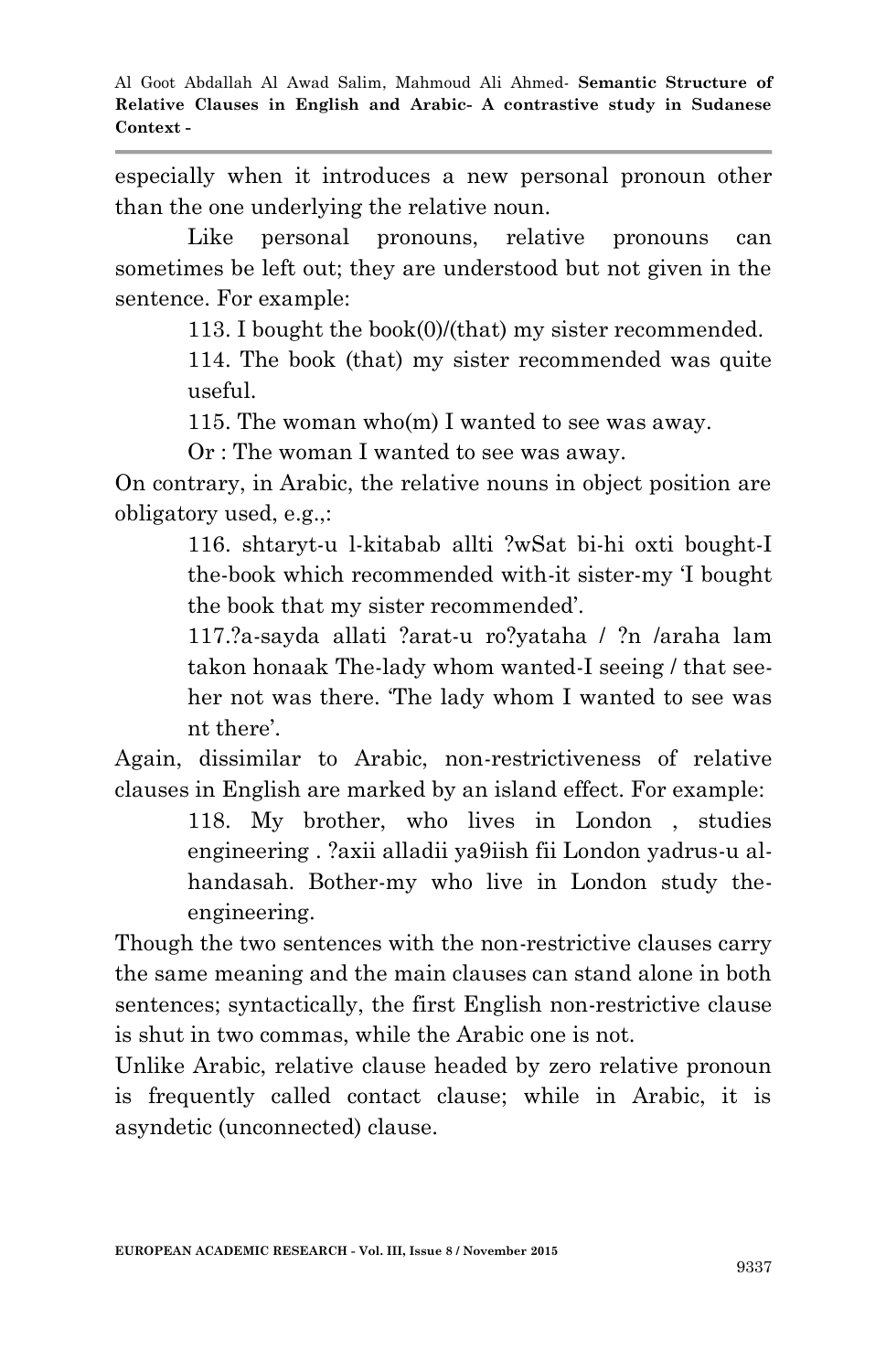Dissimilar to Arabic, omission of the relative pronoun "whom" is particularly common when the verb is linked to a preposition. For example:

119. The friend I went out with last night bought a new car.

Instead of : The friend with whom I went out last night bought a new car.

Unlike English, Arabic resumptive pronoun in genitive case position (after a preposition) is optionally deleted, e.g:

> 120a. salamtu 9la alladii salamt . greeted-I at whom greeted-you "I greeted whom you greeted"

> Or: 121b. salamtu 9la alladii salamtu (9layhi ). greeted-I at whom greeted-you (him) "I greeted whom you greeted  $(him)'$ .

Besides, prepositions in English are normally used with who, whom, which, but not with that. On the contrary, in Arabic, there is no restriction on using the prepositions with any relative noun..

On the other hand, like Arabic the relative pronoun cannot be omitted if it is the subject of the relative clause. For example, it is acceptable to say:

That is the man who used to live next door to us; but it is not acceptable to say:

122a. \* That is the man used to live next door.

122b. Hada huwa ar-rajul alladii ya9iish fi l-jewar.

This he the-man who live in nearby

"This is the man who lives in the nearby neighborhood"

But not:

123. hada huwa ar-rajul ya9iish fi-l-jewar.

This he the-man who live in nearby

\*"This is the man lives in the nearby neighborhood"

Nevertheless, Arabic and English intersect in some other points. This can be clarified along the following lines: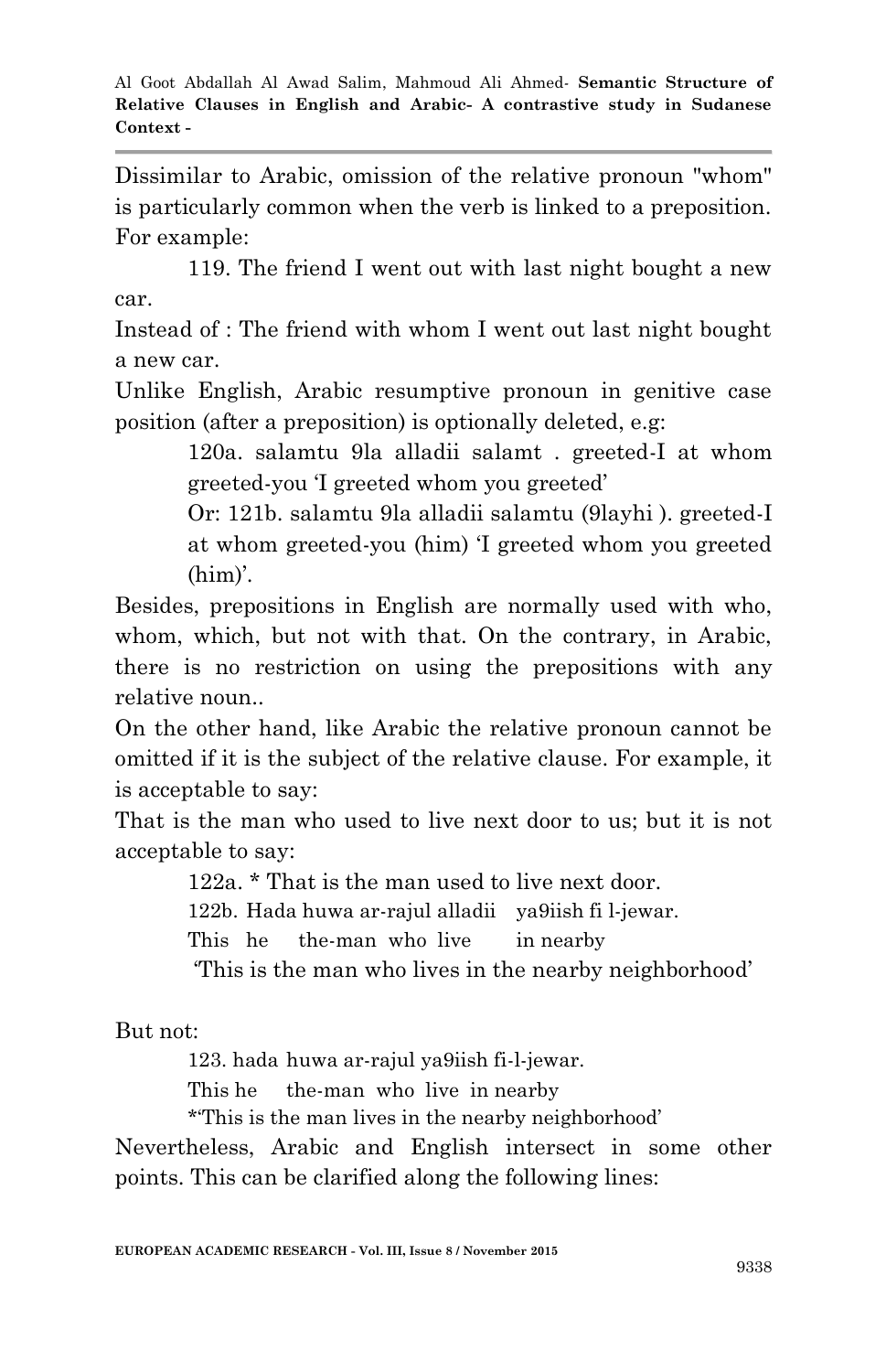Both of the relative clauses in the two languages are adjectival clauses modifying the antecedent. Besides, the role of the relative pronoun in English and the relative noun in Arabic are used to join the relative clause with its antecedent. Additionally, the referent pronoun (**ا**دئاعل (refers back to the antecedent of the relative clause and it must agree with the antecedent in number and gender.

The following examples show these similarities:

124. Hadar-a attaleb alladii najaha fii-l ?mtihaan. The student, who succeeded in the exam, came.

125. Hada howa attaleb-u allaDii ?axuu-hu sadiiqii. This is the student whose brother is my friend.

Pedagogically, Kharma and hajjaj (1997: 124-129) echoed the difficulties of acquiring relative clause structure by Arab learners of English. Through investigating Arabic speakers' problems in the acquisition of English relative clauses. They identified five categories of errors. These are: (repetition, omission, substitution, agreement, misuse). These categories led to committing 13 types of errors:

- repetition of the subject of the relative clause.
- **•** repetition of the object of the relative clause.
- use of the personal instead of the relative pronoun.
- wrong number agreement.
- mistaken use of whose.
- wrong use of personal connector.
- confusion of who and whom.
- use of coordination instead of subordination.
- use of all what instead of all that.
- omission of the relative antecedent.
- wrong sentence structure.
- wrong placement of the relative clause.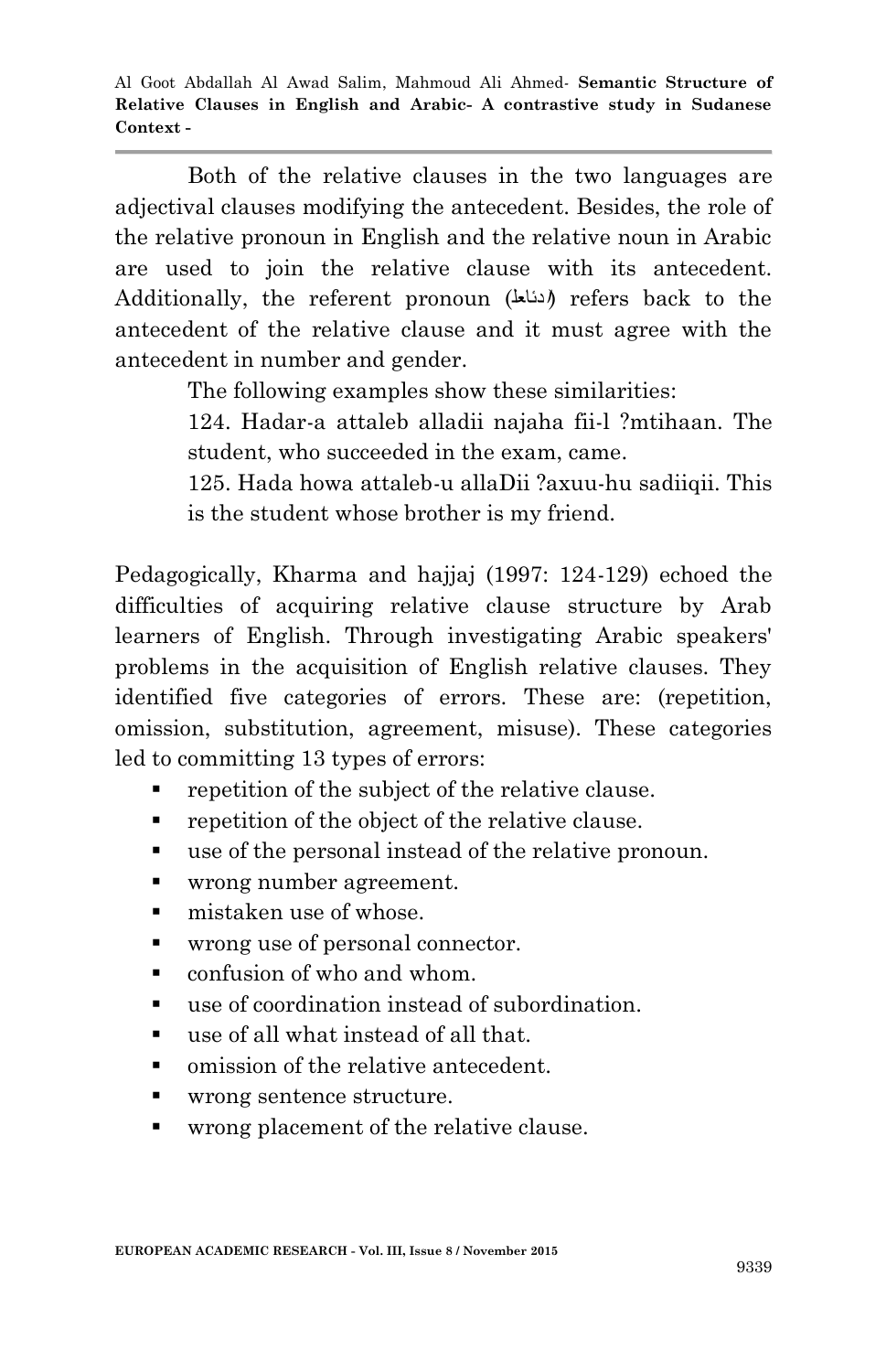#### **Conclusion and Findings**

As a result, it is concluded that most of the errors can be attributed to negative interference from Arabic and some others are not. That these interlingual errors may be attributed to a developmental reasons, faulty teaching, and the confused use of the form in English. Another point implied by kharma and Hajjaj was that all the errors were errors of form rather than use and did not affect communication.

This study discussed relative clauses in English and Arabic syntactically and semantically and highlighted the symmetries and asymmetries between these clauses in both languages. It clarified that relative clauses in English and Arabic follow the head noun, i.e., the syntactic pattern of word order of English and Arabic relative clauses is similar. Then English uses a relative pronoun that agrees with the noun it replaces, i.e., who for subject-case human, whom for object-case human, which for non-human, and whose for human and nonhuman possessive determiner. While standard Arabic (SA) uses relative nouns that need to agree with the head noun in case, gender ,and number. However, case agreement is applied only with the dual relative nouns. i.e., nominative, genitive, or accusative. This study also showed that English does not allow pronoun retention as an object pronoun or as object of a preposition. On contrary, Arabic retains the object noun in the relative clause in a pronominal form and allows for a pronominal reflex as object of a preposition.

Additionally, the relative clause in Arabic proceeds English in being highly confined by the context and the exophoric pronominal reference. Whereas, English relative pronouns have clear cut distinction as each relative pronoun is assigned its limited syntactic and semantic function. Unlike English, the relative noun is normally kept in Arabic object position but it is optionally used in English. It appeared also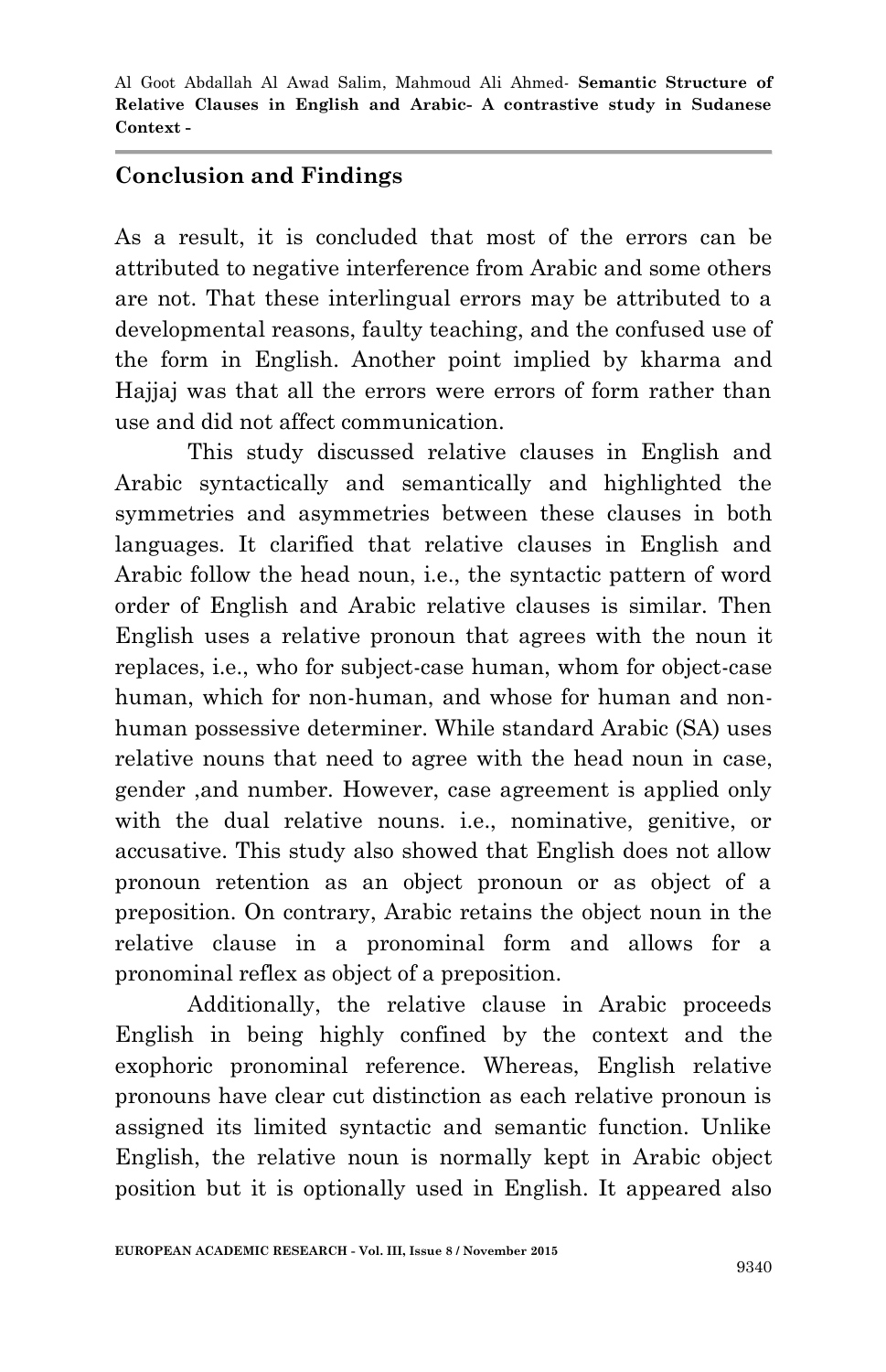that the indefinite head noun in Arabic does not require a relative pronoun, but in English it does. Further, unlike Arabic, determination (def.& indef.) is not a distinctive syntactic feature in the relativization system of English.

Furthermore, unlike English, the relative noun in Arabic can be directly preceded by a personal subject pronoun. In this case, the relative noun is only used to confirm the meaning, and not as a conjunction link. Thereby, the relative noun and its subject pronoun could be removed from the Arabic sentence. However, the relative pronoun is not deleted in subject position in English.

Accordingly, in English it is not acceptable to insert a personal pronoun directly before the relative pronoun because the relative pronoun replaces the personal pronoun in subject position. Whereas, in Arabic this optional use of the relative noun with the personal pronoun is semantically controlled.

Like Arabic, relative nouns introduce relative clauses and refer to an antecedent noun modified by a relative clause. English relative pronouns like Arabic relative nouns are assigned different case positions For instance, they can be subjects, objects, or possessives.

Syntactically, relative clause in English has no case position and no parsing system, similarly in Arabic the attributive relative clause does not have a parsing quality.

Contrary to English, if the definite noun in the antecedent part of the sentence is assigned an object accusative case in Arabic, a matching resumptive pronoun has to be added to the second verb. So, this difference leads to the repetition of the object pronoun as a sign of negative transfer between the two languages.

Arabic and English differ in using relative clauses versus appositive clauses. In English, appositive clauses look like relative clauses, whereas in Arabic the meaning is conveyed by using the derived nominal particle ?nn (د**ر**ةی **<sup>ا</sup>**صمل **نأ**( ,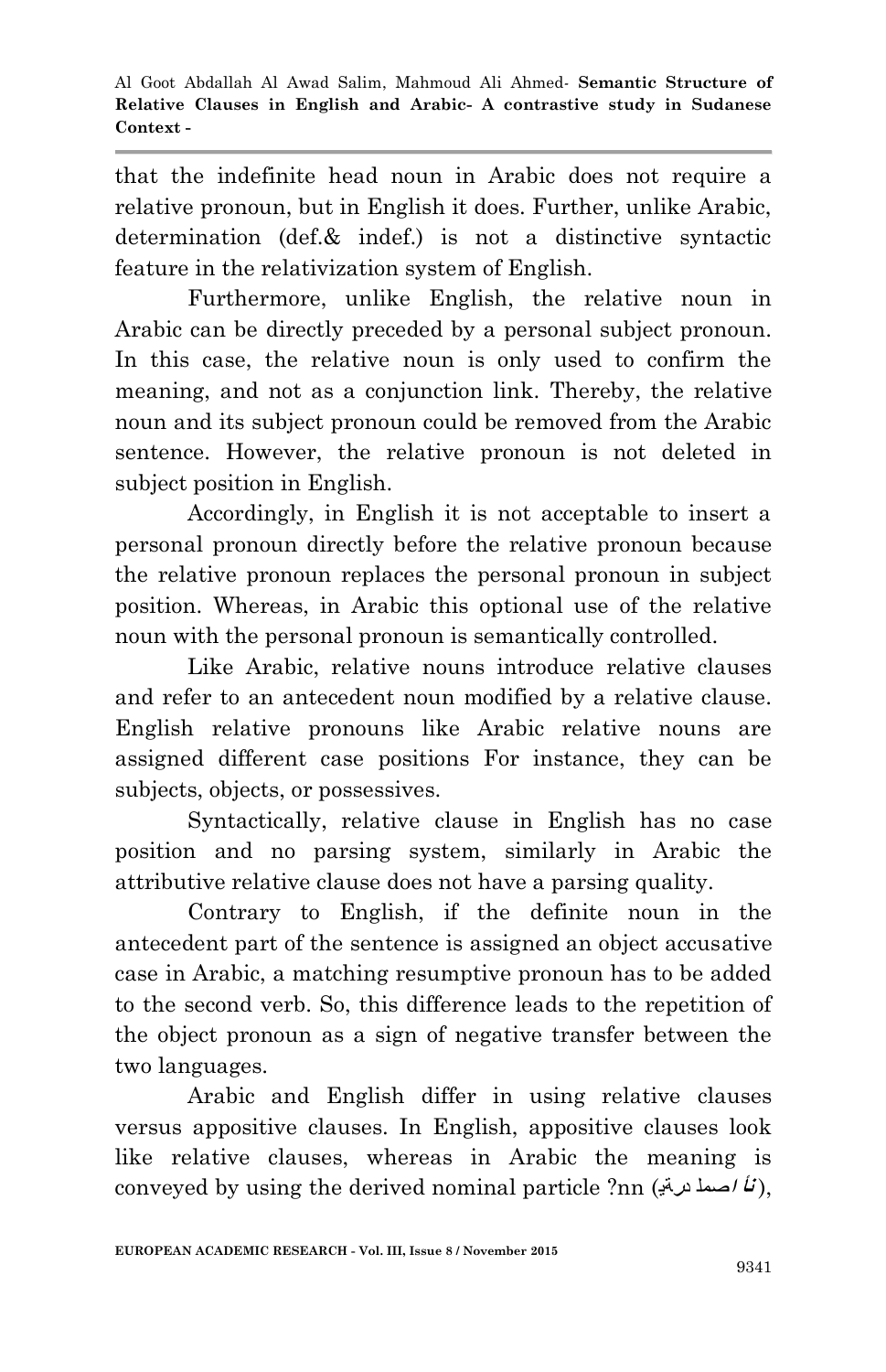which is identical to the relative pronoun 'that' in English. One difference spotted here is that "that" can be dropped in English, while "?ann" should always be retained in Arabic.

A relative clause which relates to a clause antecedent may begin with " ا مم" . This relative noun in Arabic is usually translated as "which" and is often separated from its antecedent by comma in both languages. Besides, it conveys a purpose relationship between the two clauses of the sentence.

Concerning the number agreement, Dickins, j. and Watson, j. (1998: 235-237) state that in modern Arabic when a number from the number classes 11-99, 100s or 1,000s precedes a relative clause, the overt or the covert relative noun takes plural and not singular agreement. In other words, unlike English, the verb reflects logical agreement as opposed to grammatical agreement.

Further, when the antecedent noun in Arabic is modified by an AP, the generated sentences hold two possibilities; syndetic relative clause or asyndetic adjective clause. Whereas, a restrictive defining clause is used in English.

This paper also found that unlike English, Arabic resumptive pronoun can correspond to a larger relative expression or external textual coherence which imposes ambiguity at the semantic level. however, this ambiguity is not available in English.

Again, dissimilar to Arabic, non-restrictiveness of relative clauses in English are marked by an island effect, i.e. non-restrictive clauses carry the same meaning and the main clauses can stand alone in both sentences; syntactically, the first English non-restrictive clause is shut in two commas, while the Arabic one is not.

Unlike Arabic, relative clause headed by zero relative pronoun is frequently called contact clause; while in Arabic, it is asyndetic (unconnected) clause.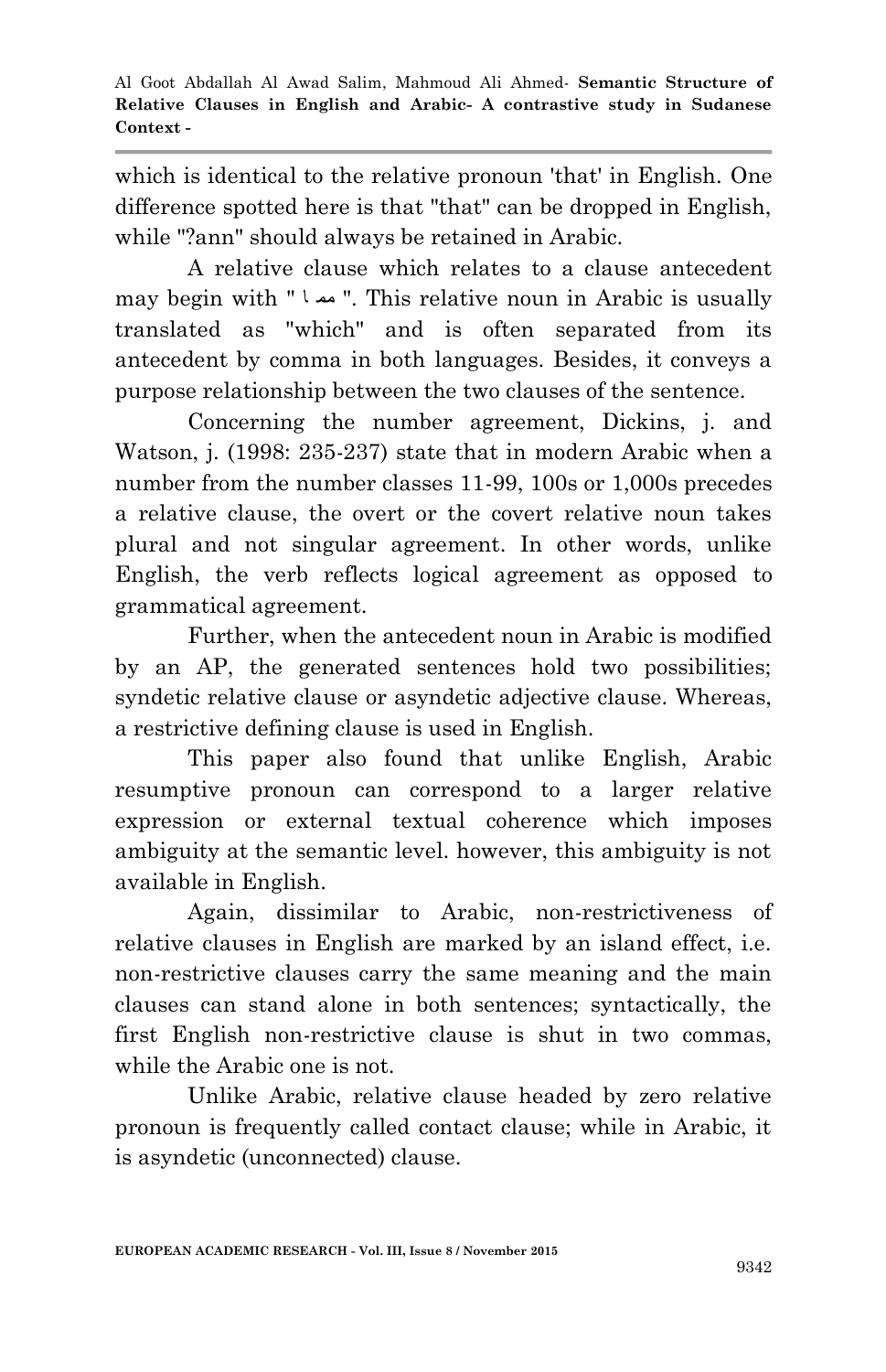Dissimilar to Arabic, omission of the relative pronoun "whom" is particularly common when the verb is linked to a preposition.

Besides, prepositions in English are normally used with who, whom, which, but not with that. On the contrary, in Arabic, there is no restriction on using the prepositions with any relative noun. On the other hand, like Arabic the relative pronoun cannot be omitted if it is the subject of the relative clause.

Nevertheless, Arabic and English intersect in some other points. Both of the relative clauses in the two languages are adjectival clauses modifying the antecedent. Besides, the role of the relative pronoun in English and the relative noun in Arabic are used to join the relative clause with its antecedent. Additionally, the referent pronoun (**ا**دئاعل (refers back to the antecedent of the relative clause and it must agree with the antecedent in number and gender.

Such asymmetries between the two languages in the qualities of relative clauses are expected to cause interlingual and intralingual errors by Arab users of English either learners or translators unless qualified.

### **REFERENCES**

- Braidi, S. (1999) *The Acquisition of Second Language syntax.* Oxford University Press: USA. Confusion: Its Sources and Remedies. Available: http://grammar.ccc.commnet.edu/grammar/confusion.ht m Accessed on: 5th Oct. 2015.
- Darling, C. (1999) "Clauses: Building Blocks for Sentences" ( Power point Presentation) [ Online] , *Capital Community-Technical College: Hartford Connecticut*. Available: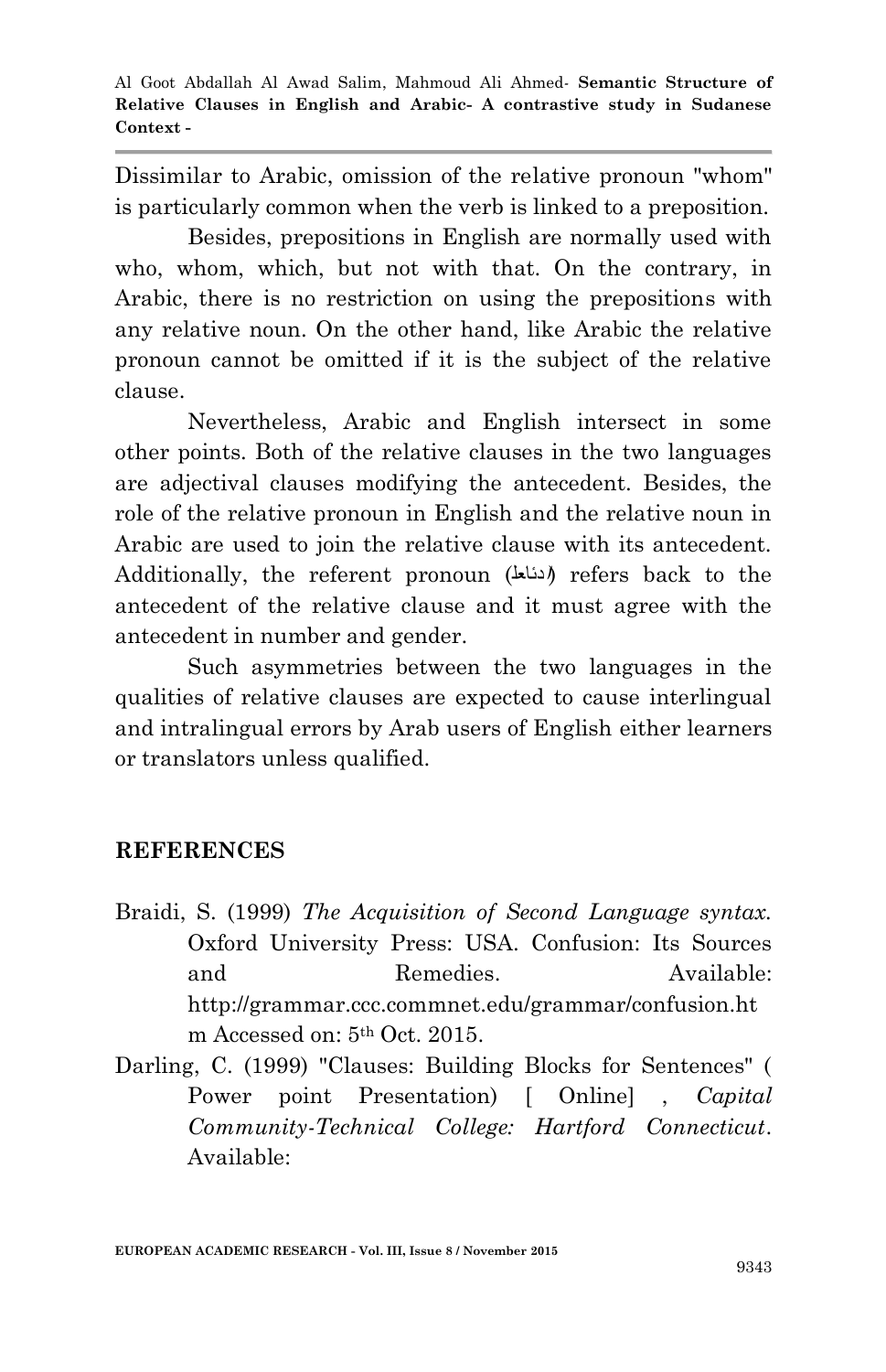> http://grammar.ccc.commnet.edu/grammar/ppt/clauses.p ps#265,10,Clauses. Accessed on: 13th Dec. 2006.

- Dickins, J., and Watson, J. (1998) *Standard Arabic: An Advanced Course* . University of Cambridge Press : U.K.
- Diessel, H. (2004) *The Acquisition Of Complex Sentences*. Cambridge University Press. Dik, S. and Hengeveld,K. (1997) *The Theory of Functional Grammar*. Walter De Gruyler.
- Eckersley, C.E. and Eckersley, J. M. (1960) *Comprehensive English Grammar*. Longman Group Limited: England.
- Gully, A., Badawi, E. M., and Carter, M. (2004) *Modern Written Arabic : A Comprehensive Grammar* . Routledg : U.K.
- Guy, G. and Bayley , R. ( 1995)*"*On the Choice of Relative Pronouns in English". [Online] *American Speech*, Vol. 70, No. 2 (Summer, 1995), pp. 148-162 Available: http://links.jstor.org/sici?sici=0003- Accessed on: 17th Dec 2006.
- Ibrahim, Z., Kassabgy, N., Aydeliott, S. (2000) *Diversity in Language: Contrastive Studies in English and Arabic Theoretical Applied Linguistics .*AUC : Cairo.
- Khalil, A. (1999*) A contrastive Grammar of English and Arabic*. Jordan Book Centre: Jordan.
- Kharma, N. and Hajajj ,A. ( 1997) *Errors in English Among Arabic Speakers : Analysis And Remedy.* York Press, Librairie Du Liban Publishers: Lebanon.
- Leech, G., Deucher, M. , and Hoogenraad ,R. (1982) *English Grammar for Today*. Macmillan Press LTD.
- McAvoy, J.(2002) "Revising Defining Relative Clauses". [ Online] *Teaching English Site* Available: http://www.teachingenglish.org.uk/try/revisiontry/defini ng clauses.shtml Accessed on : 15<sup>th</sup> dec.2006.
- McCawley, J. (1988) *The Syntactic Phenomena of English*. University of Chicago Press. U.S.A. Murphy , R. ( 1994)